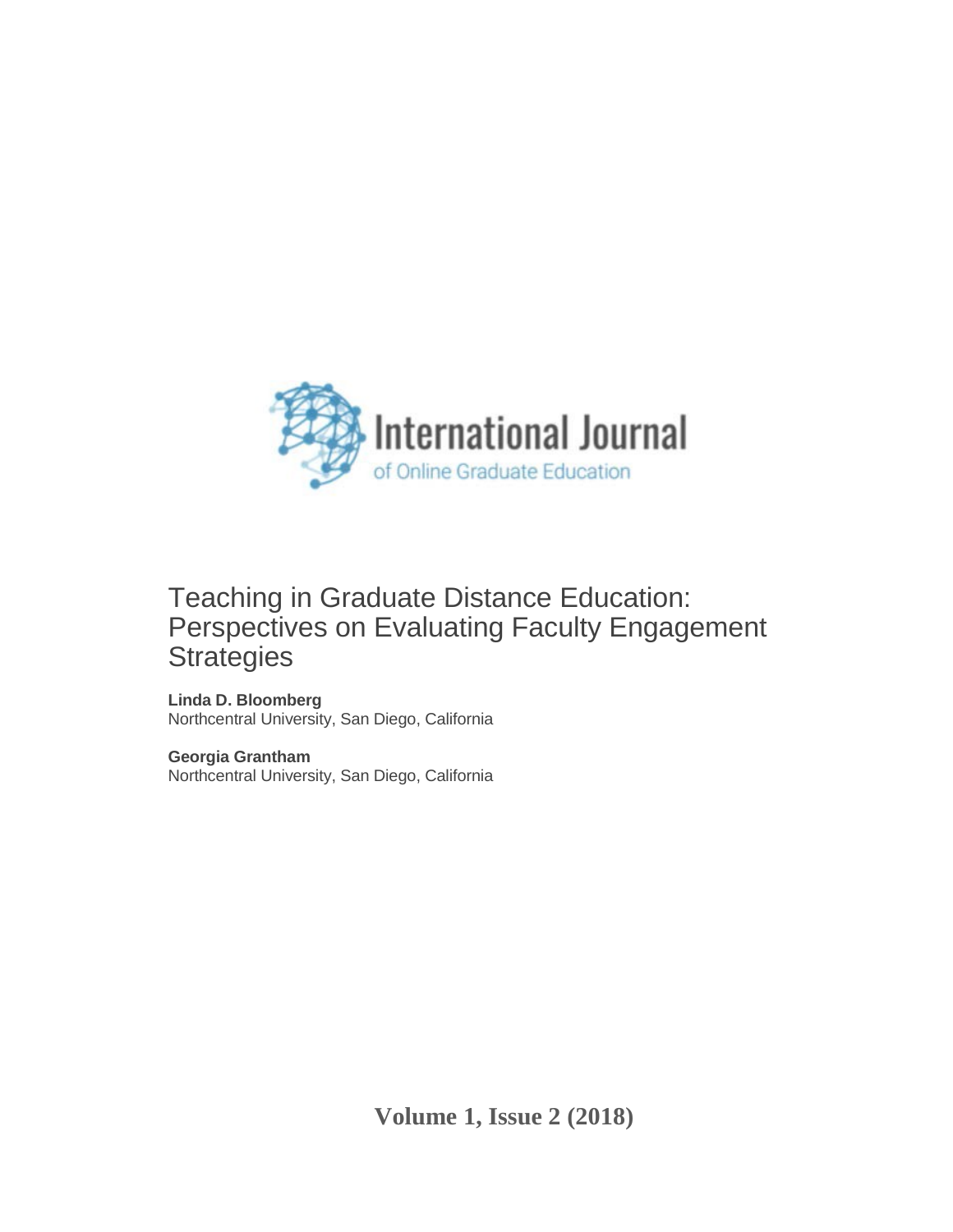A 2017 report by Digital Learning Compass estimates that over 6 million students are enrolled in distance education, representing one in four students who take at least one course online. Learning House (2017) cites the 2017 National Center for Education Statistics when they discuss that the number of online degree and certificate programs has grown more than 25 percent between 2013 and 2015, with now more than 25,000 programs being offered among for-profit and nonprofit institutions across a variety of synchronous and asynchronous delivery technologies. Moreover, there is an increasing number of blended learning programs which include a significant distance learning component.

Transactional Distance, a concept coined by Moore (1993, 1997) to articulate the "psychological and communication space" felt between instructors and students, continues to apply to the current online learning environment. In this environment, students are physically removed from their classrooms and their instructors, and, in rapidly growing numbers, from the university entirely. This concept applies to the broad framework of the pedagogy of distance education (Giossos et al., 2009; Major & Sumner, 2018). Compared to traditional face-to-face education, online programs or courses provide the convenience and accessibility that many learners seek. Online learning affords students the flexibility to manage their work schedules, travel obligations, and complicated family and work lives, all while attaining their higher education. Due to the increased transactional distance in online learning, students in distance education programs face challenges not historically encountered by traditional, campus-based students.

Based on the authors' experience working with students at Northcentral University, a fully online university, for over five years, the impact of transactional distance can occur at any point in a student's academic journey. Many learners are unaccustomed to the online learning environment, which may include unfamiliar technology, isolation from instructors and university staff, and a lack of face-to-face interaction with other learners. Students may often enroll in online courses because they think online courses will be more natural and require less time. The anonymous feeling of the online environment, however, makes it easier for students to participate minimally, or completely withdraw, and before the course even begins, some may be prone to disengagement. Without face-to-face contact, faculty cannot observe nonverbal cues that could indicate that students are frustrated, unenthusiastic, anxious, or otherwise disengaged. Also, faculty cannot share their emotions easily and may find it challenging to express enthusiasm, encouragement, or concern. These factors, singly or in combination, may place students at risk of slowing progression or withdrawing from the program altogether. As such, students are often overwhelmed during the initial application and enrollment processes, feel disconnected from faculty, peers, and resources, and tend to become detached and often completely removed from the university culture and traditions, leading to a sense of disengagement.

Student engagement is a concept often discussed in educational literature. While diverse in its definitions and coverage, researchers have reached a consensus that the construct is multidimensional, and encompasses different aspects (behavioral, cognitive, and emotional), which operate together to reflect students' quality of participation, commitment and motivation with regard to their studies, and identification with school and school-related activities, thereby impacting academic performance (Oqab, Huy, & Bing, 2016). Research has pointed to engagement as critical for higher education and its many stakeholders, implying a dynamic participatory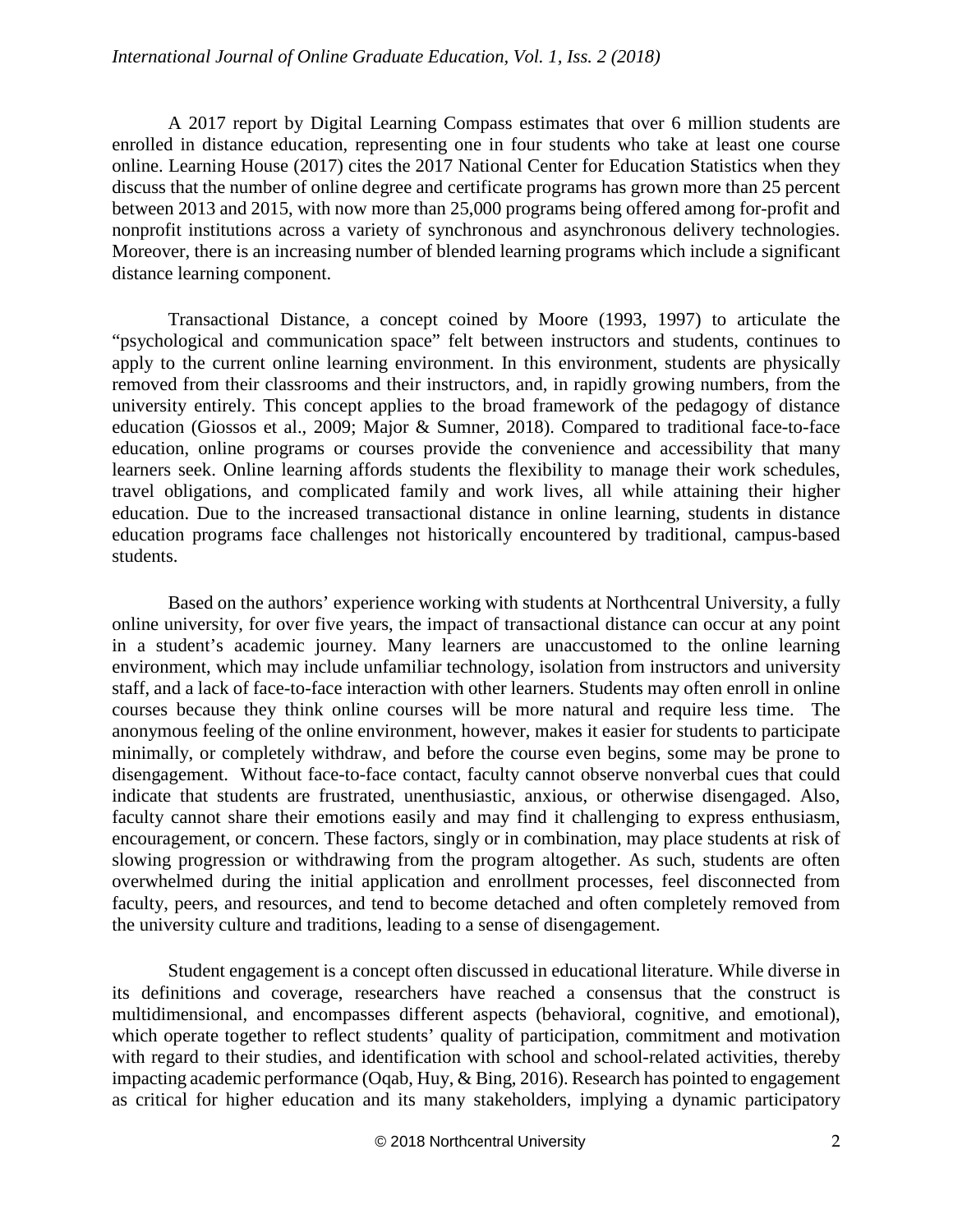relationship between the individual and the institution, and as a key predictor of student success (Appleton, Christenson, & Furlong, 2008; Baron & Corbin, 2012; Oblinger, 2014). As reported by Oqab et al., (2016), over the last seven decades, researchers and educators have exhibited a growing interest in the construct of engagement as a way to avert student boredom, enhance and sustain motivation and involvement in school-related activities, increase successful achievement levels, and understand students' overall positive development. Engagement is also a valuable construct for understanding and addressing the gradual process by which students drop out of school (Appleton et al., 2008). Apart from the impact on academic performance and achievement, the results of longitudinal studies have also indicated that the engagement construct is changeable and malleable (Oqab et al., 2016). As such, it is important that researchers and educators consider those factors that might help to foster and promote students' engagement in school and academicrelated activities, which will, in turn, have the potential to enhance performance outcomes.

Online students are regularly acknowledged to be adult and non-traditional learners who prefer self-directed learning and experiences and building these aspects into the system is paramount. However, it must also be acknowledged that online students require guidance and support to help them advance in their learning and meet the expected learning outcomes. To mitigate the transactional distance experienced by online students, support structures must be put in place to supplement students' self- directed pathways, thereby facilitating and promoting engagement.

## **Theoretical Framework**

## **What are the Factors Contributing To and Determining Academic Engagement?**

The student population is increasing within the broader contemporary higher education landscape, which now includes a significant number of students learning in online and blended environments. Beyond the challenges of a traditional classroom environment, online learning environments present several additional challenges to keeping students engaged. As such, forward-thinking higher education institutions are increasingly seeking innovative approaches to student engagement, persistence, and retention to effectively and meaningfully meet the needs of their online student populations.

This shift in modality has necessitated thinking about face-to-face pedagogical techniques in new ways, and despite decades of growing experience and expertise in distance education, there is still skepticism about the quality of online education (Allen, Seaman, Poulin, & Straut, 2016). Perceptions of quality deficiencies regarding online education are often based on the assumptions that in face-to-face environments, instructors are better able to engage with students, and encourage more active learning. Topics such as making distance education students feel more connected, student motivation and engagement in online courses, teaching teachers to teach online, best practices for teaching online, actively engaging students in asynchronous online classes, characteristics of successful online instructors, and benchmarks for successful online education, abound in the distance education literature.

To better understand the construct of academic engagement regarding online learning, the authors have attempted to distill key concepts in the literature. Presence, rapport, and ongoing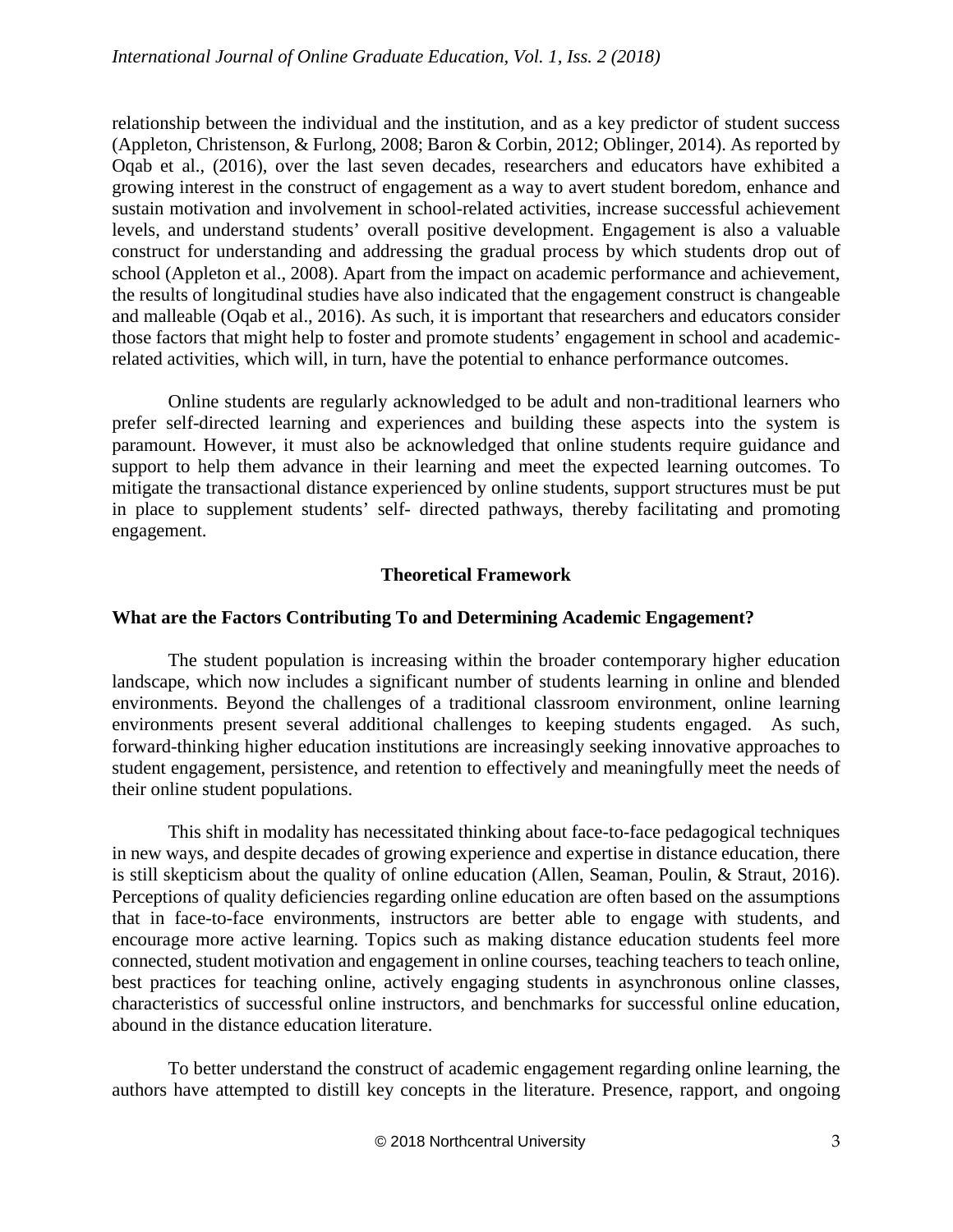communication are crucial to building and sustaining ongoing relationships or "learning partnerships," thereby fostering student engagement in the online learning environment. These interrelated concepts discussed below, establish a theoretical framework for this report.

**Presence.** A critical aspect that is central to promoting student engagement, and in turn student success, is the sense of instructor or faculty presence (Bart, 2011; Boettcher, 2011; Garrison, 2003; Garrison, Anderson & Archer, 2000, 2001, 2003; Lehman & Conceicao, 2010; Liu, Gomez & Len, 2009; Pelz, 2004). Presence in the online environment is understood as the ability of people "to project their personal characteristics into the community, thereby presenting themselves to other participants as real people" (Garrison et al., 2000, p. 89). As Boettcher (2011) explains, when faculty actively interact and engage students in a face-to-face classroom, the class develops as a learning community, developing intellectual and personal bonds, and the same type of bonding occurs in an online setting. Presence in the online education context includes *student perceptions* of instructor involvement as a central factor, with higher levels of engagement leading to more profound satisfaction, higher levels of student achievement, and a greater likelihood of graduation (Oblinger, 2014). Presence is the result of the dynamic interplay between emotion, thinking, and behavior (Lehman & Conceicao, 2010).

The Community of Inquiry Model (Garrison et al., 2003) refers to three elements of presence that pertain to online learning environments, all of which are interconnected and interactive.

*Social Presence.* The activity of participants in establishing a personal and emotional connection to the group, thereby presenting themselves as "real" people. There are three forms of social presence: affective (which involves the expression of feelings, emotions, and mood); interactive (communicating, attending, understanding, and considering the responses of others); and cohesive (responses that serve to build and sustain a sense of connection to others, and an impetus to commit to shared goals and objectives).

*Cognitive Presence.* This relates to the instructor and students being able to construct and confirm meaning through sustained discourse (dialogue and critical reflection). Cognitive presence can be demonstrated by introducing and sharing new knowledge. The value of the discourse will depend upon the clarity, accuracy, relevance, and applicability of the knowledge being shared.

*Teaching or Instructor Presence.* This relates to the instructor actively interacting with learners, and establishing and maintaining a collaborative and supportive working relationship. Through shared interaction, the instructor serves as a model for the discourse, and a learning facilitator by providing learners with constructive critique and ongoing formative feedback, and opportunities to share their experiences and insights.

**Rapport.** Rapport is key to promoting engagement and student success. Research indicates that in classes where teachers established rapport, students were more likely to attend class, pay attention, and enjoy the subject matter, thereby linking rapport with student success, motivation, and engagement (Frisby & Martin, 2010; Granitz, Koernig, & Harich, 2009, Lammers, Gillaspy & Hancock, 2017). Murphy and Rodríguez-Manzanares (2012), refer to rapport as the establishment of a sense of personal connection, with relationships characterized by mutual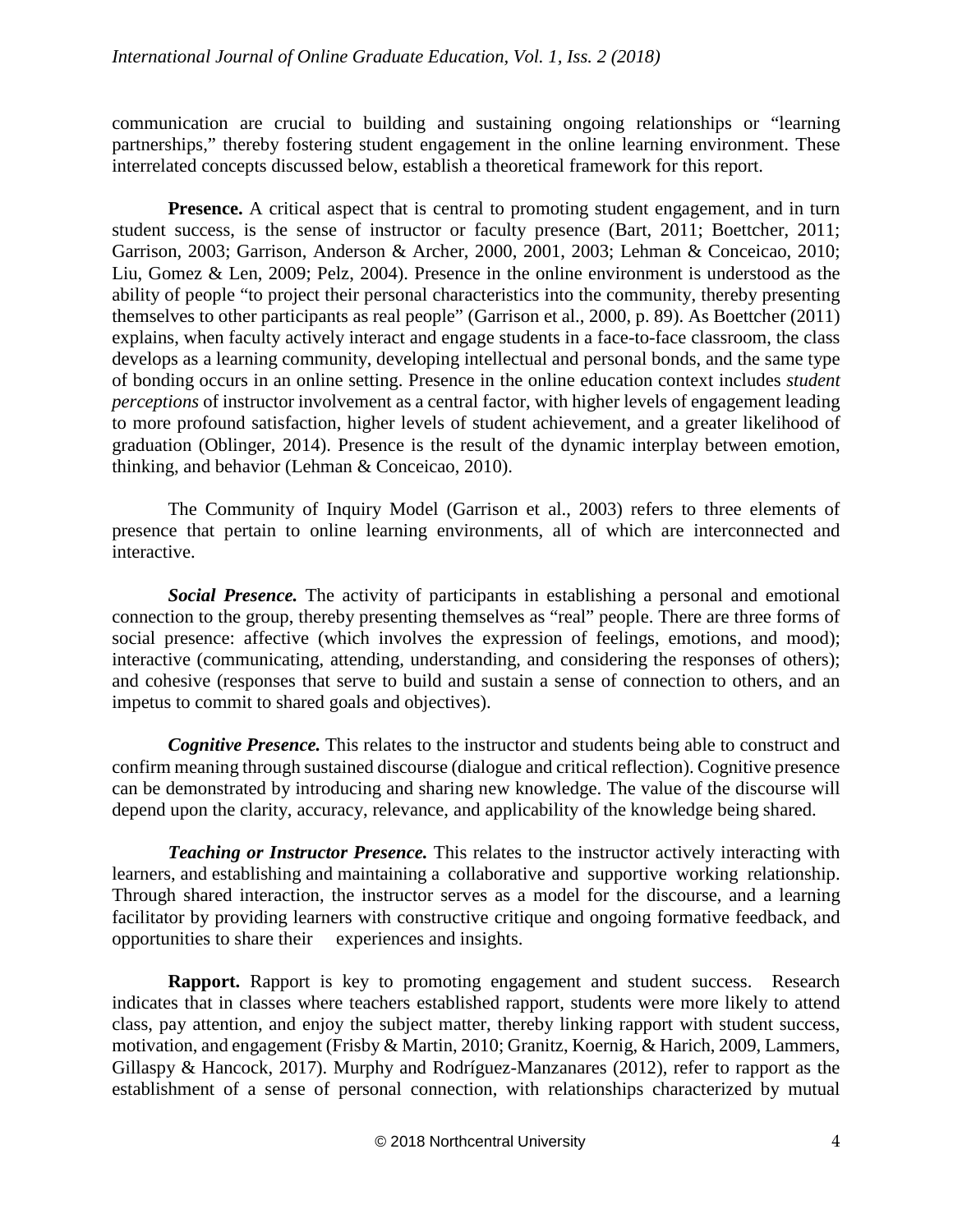understanding and communication. These authors point out that while rapport has been recognized as an essential component of learning in general, less is known about its importance in distance education. They identify the challenges associated with rapport-building in distance education, explaining that rapport can be difficult to establish because of distance, course design, and technological limitations. Additionally, they point out that obstacles to rapport-building also relate to traditions or perceptions of distance education. Murphy and Rodríguez-Manzanares (2012) have synthesized and categorized the indicators of rapport, as articulated in the literature in general and in the distance education literature, specifically to include the following: disclosure, honesty and respect (through support and monitoring); recognizing the person/individual (through sharing, mirroring, understanding, and engaging); interacting socially (through availability, accessibility, and responsiveness, including non-text-based interactions and constant feedback); and caring and bonding (through communicating effectively and ensuring a positive and professional tone regarding all interactions).

**Communication.** A further significant piece in the development of student engagement in online courses is communication (Khan, Egbue, Palkie & Madden, 2017). Ongoing and sustained communication in an online course is a critical component in the exchange of information, both in verbal and written forms. Most communication is in the written form, hence the writing skills and the ability to communicate thoughts through written messages are critical (Haugen, LaBarre,  $\&$ Melrose, 2001). Kanuka, Rourke, and Laflamme (2007) compared various modes of communication and found the debate to be one of the modes of learning where students demonstrated the most cognitive presence. As these researchers explain, the key is not only to require class participation within the course but to promote and encourage different styles of participation that engage students, thereby adding value to the course. Khan et al., (2017) in their discussion of best practices regarding design and delivery of online courses, state that it is critical to provide an environment in online classes that allow for a high level of discussion, similar in quality to discussions that take place in traditional face-to-face classrooms. Some benefits of online discussions over traditional classroom discussions include additional time for students to reflect on discussion prompts and responses, increased participation, and a greater sense of community (Dixon, 2014).

**Relationship-Building.** Finally, with interactivity at the very heart of effective asynchronous learning, a central element in facilitating student engagement is developing early relationships with online students and maintaining those relationships throughout the students' educational lifecycle. In the experience of the authors, both of whom have worked in many contexts within the online environment for numerous years, these relationships or learning partnerships should be intentional, individually tailored, and continuous. Moreover, student engagement should be proactive and just-in-time to meet students' specific needs regarding where they are on their academic journeys. The process of building a relationship facilitates presence, rapport, and communication cultivates a culture of learning, demonstrates a commitment to students' learning, and builds a learning community. Additionally, meaningful working relationships offer a mutual pact or contract between faculty and students, and in constructing this pact, faculty develop their online personas and build rapport with their students (Major & Sumner, 2018). Major and Sumner (2018) explain how in building relationships with their students, faculty set and implement explicit communication and collaborative interaction expectations. Faculty execute this contract through the facilitation of the online learning experience, starting before the beginning of the course, and continuing throughout the course by way of genuine and substantive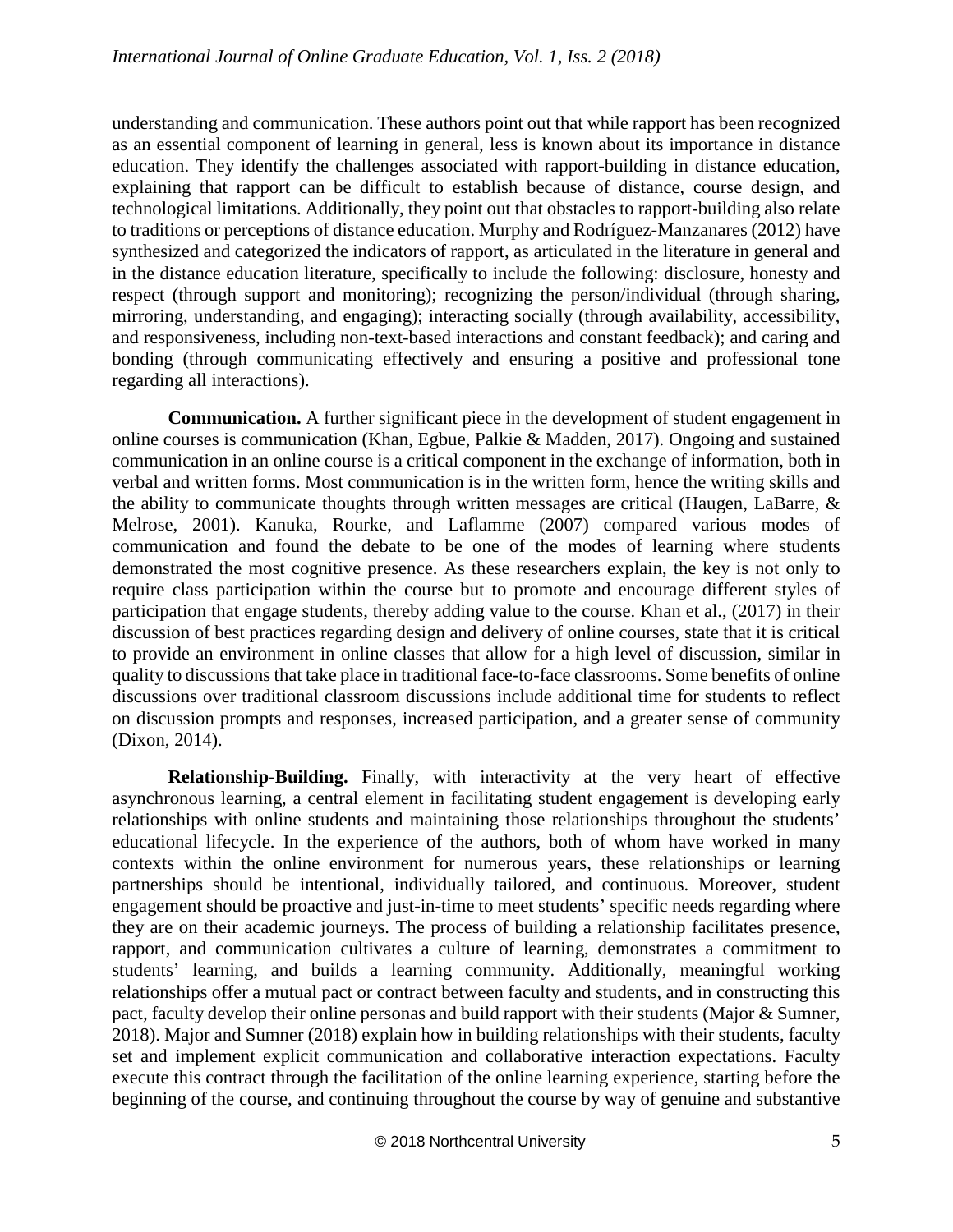guidance, communication, and interaction.

## **Best Practices for Teaching Online**

## **How can faculty support and enhance student engagement in the online learning environment?**

To foster meaningful connections at all stages of the student journey, from first inquiry through graduation, higher education must establish support mechanisms that will prepare students for their responsibilities in meeting learning outcomes. With the growth in online courses, it is essential to ensure that a diverse population of higher education students can learn in flexible ways that meet their needs. If learners' needs are not accommodated, they are likely to experience transactional distance, including feelings of isolation and disconnectedness from an unresponsive environment, possibly leading them to withdraw from their course or program.

The importance of instructional strategies to the success of the online environment has precipitated the creation of benchmarks for successful online education and best practices guidelines for all aspects of the learning experience. The Times Educational Supplement (February 2002) reported that research is producing growing evidence that specific strategies will enhance teaching and learning. The article emphasized that "successful e-learning must involve a mixture of course design issues and pedagogical issues" (Lally & Wallington, 2002, p.23). Reducing transactional distance is critical to online students' success and is accomplished as a joint effort between institutional administrators, instructional designers, and faculty. While it is incumbent upon instructional designers to plan and develop courses that incorporate intentional and deliberate student-centered pedagogies, in the pursuit of actively engaging students in online course settings, it is the role of *faculty* to work toward continuously and intentionally developing and maintaining engagement of their students in the online learning experience *throughou*t the course or program (Khan et al., 2017; Lehman & Conceicao, 2010; Major & Sumner, 2018; Mohr & Shelton, 2017; Riggs & Linder, 2016).

Numerous educational agencies, including the Online Learning Consortium (OLC) and the Institute for Higher Education Policy, have provided general guidelines and benchmarks for online education. In reviewing the literature, it is clear that best practice recommendations and related strategies for the process of teaching in online environments emphasize the need for interactivity that includes teaching presence, student collaboration, and the facilitation of a learning community. Some of the key best-practice reports that incorporate relevant theoretical principles and researchbased literature are outlined below.

The Hanover Research Council Report (2011) emphasizes the importance of instructional strategies regarding the success of the online environment. This report reviews best practices for all aspects of the online instructional process, including planning, design, and management, online teaching techniques, and online student assessment and evaluation techniques. The Report outlines Pelz's (2004) three principles of effective online pedagogy, which include student autonomy, interactivity, and striving for presence.

The first principle centers on the importance of students actively engaging in the course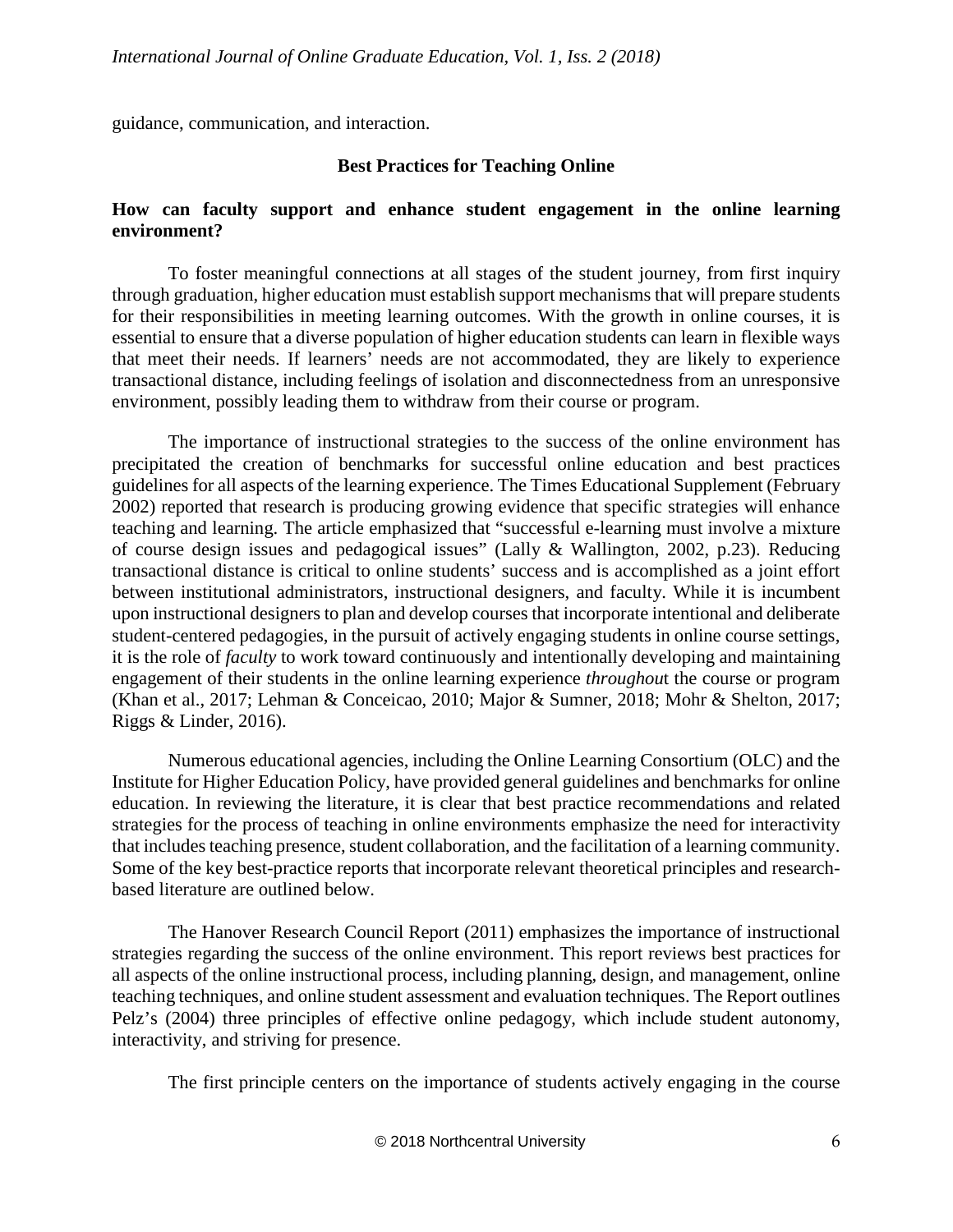content, along with instructor support and guidance. The second principle promotes the importance of student-teacher and student-student interaction, emphasizing that interaction should extend beyond student discussion to create active participation. This notion becomes evident throughout the best- practice literature. Current distance education technologies and pedagogical techniques offer multiple different opportunities to foster interactivity, including online discussion forums and student collaboration by way of educational technologies that simulate face-to-face meetings. Discussion is a way to encourage and facilitate collaboration, interaction, dialogue, and reflection. This suggests that during the discussion process, it is essential for instructors to continuously encourage active participation and collaboration. Additionally, they should intentionally facilitate and manage ongoing and sustained interaction. The third principle includes a focus on striving for presence. Pelz (2004) refers to social presence, cognitive presence, and teaching presence, detailing the implications of each type. He further outlines the key components of teaching presence, which include setting a climate for learning, prompting discussion, and encouraging, acknowledging, and reinforcing student contributions.

As reported by Tobin (2004), the Online Journal of Distance Learning Administration's Checklist for Online Interactive Learning (COIL), which serves as a best practice guideline for online faculty evaluation, emphasizes the importance of Pelz's (2004) principles for online teaching: engagement, interaction, and presence. The categories of this best-practice guide include faculty-student interactions, learning environment, behavior criteria, and technological support.

Best practices regarding faculty-student interactions include the following:

- clearly delineated course requirements
- clear and adequate guidance
- multiple communication modes
- continuous, supportive feedback

Best-practice checklist items regarding the learning environment include the following:

- structured activities to provide an effective framework for online learning
- flexible deadlines to motivate students
- discussion forums that encourage group collaboration and dialogue
- opportunities for students to be autonomous about their learning
- opportunities for students to approach instructors
- opportunities for students to communicate and collaborate with each other
- sufficient time for post-course reflection and critique
- an equitable environment to accommodate differences in learning styles
- addressing barriers to participation and communication

A report by Savery (2005) describes how Pelz's principles for online teaching are accompanied by recommendations for the key characteristics of effective online teaching and are captured in the acronym VOCAL (Visible, Organized, Compassionate, Analytical, and Leader-byexample). VOCAL is based on the foundations of best practices regarding the design of online learning environments that foster student autonomy and engagement:

• **Visible:** Visibility is closely linked to the concept of social presence. In a traditional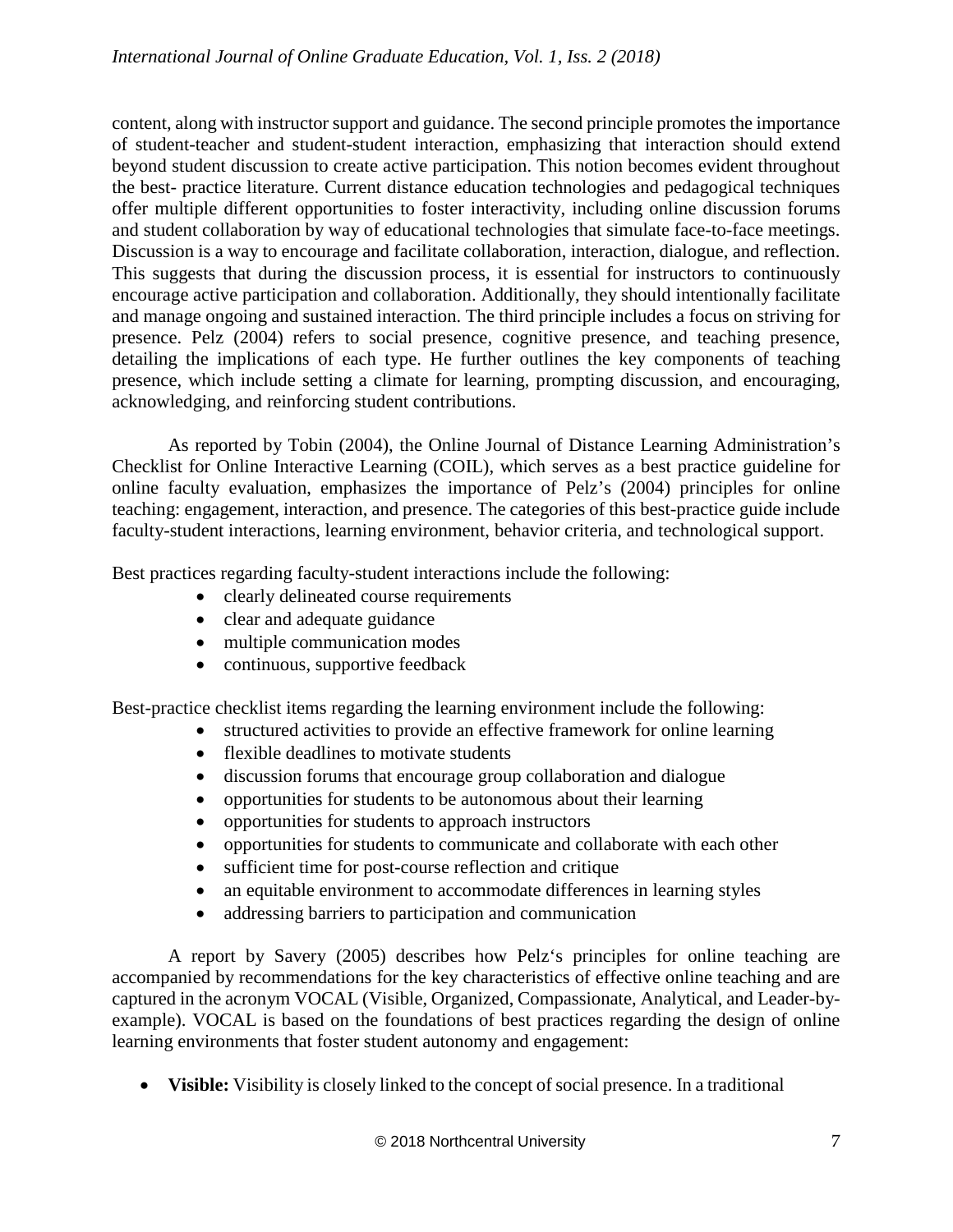classroom where students and the instructor meet in the same placeat the same time for a shared experience, there is a high degree of two-way visibility. The online classroom differs largely because written feedback replaces face-to-face, verbal communication, often leading students to feel as if the instructor is not actively participating. This makes it more likely for the students to adopt a passive role or become unresponsive, leading to lower levels of meaningful learning. Suggested strategies to counteract the perceived lack of visibility focus on the instructor's visibility being actively demonstrated through public and private communication channels.

- **Organized:** Online learners generally choose to take online courses assuming these will provide more flexibility for their busy schedules. Because of this, they also need to clearly understand what is expected of them so they can plan and organize their time in order to efficiently meet course requirements. This increased time management responsibility on the part of the learner also means that there is an increased organizational responsibility on the part of the online instructor. Given the asynchronous nature of the online environment, there are limited opportunities to be spontaneous. To meet the needs of students, therefore, opportunities for spontaneity must be carefully and thoughtfully planned by offering multiple touchpoints to enhance student learning. The overall purpose is to allow students to progress at their own pace while ensuring that the learning outcomes have been achieved.
- **Compassionate:** Many adults choose an online format because of the conditions and challenges they face in the real world, including personal and professional commitments. Online environments can be somewhat intimate since there is greater use of email communication that might not be as prevalent intraditional education. With this increased frequency of communication, instructors need to be responsive by demonstrating compassion and understanding toward their students' needs. This can be accomplished through providing access and permission to communicate directly in mutually suitable ways; reminding students, if necessary, of expectations related to conduct, and course participation; and responding timeously and directly to unanticipated problems or concerns, and attempting students to resolve these.
- **Analytical:** Instructors are required to manage the online learning activities to ensure that students are completing assignments and achieving course learning outcomes. Management on the part of instructors includes the timely return of assignments and the evaluation and grading of student work. While many learning management systems provide tools for assessment and analysis, it is ultimately the instructor's responsibility to determine whether the assessment is appropriate, meaningful, and relevant. Suggested strategies include clear expectations and detailed guidelines for assessing participation, so the process is understood and fully transparent.
- **Leader-by-Example:** Online instructors undeniably set the tone for student performance, and consequently, instructors should attempt to model best practice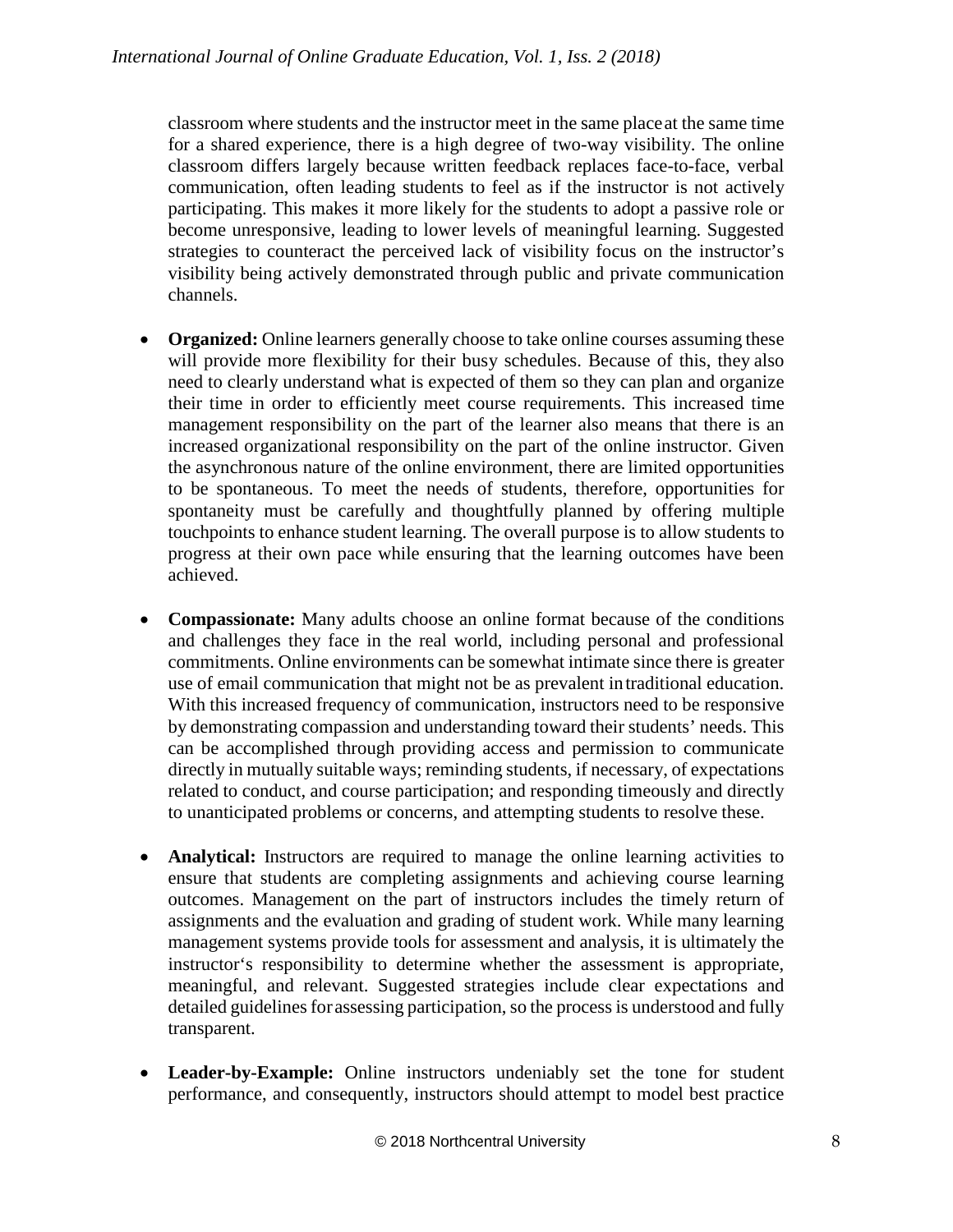strategies that will most meaningfully and positively engage and motivate students, and guide the overall learning experience. Toward this end, there is a variety of ways in which instructors can model appropriate online learning and behavior. These actions should include an initial synchronous introduction in which the instructor welcomes the student and provides clear and helpful responses to any questions or concerns; modeling responsibility and accountability by returning assignments and grades within the communicated established time period; presenting feedback in a professional and organized manner; and modeling the appropriate and acceptable ways in which students are expected to communicate and interact online.

The concept of active learning to enhance engagement, where students actively participate in learning activities and contribute to lively discussions, has become an essential consideration for best practice research in online education. Active learning pedagogies are widely accepted in face-to-face teaching as a method of engaging students in their learning, and as a way to encourage metacognition and reflection. Whereas traditional pedagogies are teacher-centered, with the instructor as the focal point, active learning places the student at the center of the learning experience (Khan et al., 2017; Riggs & Linder, 2016), and therefore has significant applicability to engagement strategies in online education. Moreover, adult learners who gravitate to asynchronous online courses and programs have an even greater need and desire for active learning because they tend to be older, non-traditional students who expect, and even demand, more agency regarding their own learning (Riggs & Linder, 2016).

Tools and techniques have become modified to accommodate for the lack of physical proximity experienced in an online course. There are several strategies for effectively incorporating and practicing active learning, including the use of well-conceived discussions by using learning management systems, video chat tools, and discussion boards and forums. To promote a high level of student engagement, it is critical to weave active learning throughout the significant components of an online course, which include discussions, assignments, and assessments. Studies have shown that employing such methods of active learning improves both students' learning and their attitudes towards learning (Khan et al., 2017). Aspects that should be considered with regard to best practices for online education that will enhance student engagement include the integration of design elements, accessibility of materials, value of interdisciplinary collaboration, development of community among students and faculty, encouraging valuable discussions, and use of effective assessment methods (Khan, et. al., 2017).

To create a collaborative environment that encourages and fosters a community of learning, Riggs and Linder (2016) suggest a three-pronged approach for conceptualizing active learning in online asynchronous courses: the creation of an architecture of engagement, the use of web-based tools in addition to the learning management system, and a re-imagining of discussion boards as interactive spaces. These authors explain that in the absence of a physical space, the architecture of engagement must be *intentionally created* by instructors so that institutions of higher learning can deliver high quality educational experiences by illustrating and modeling appropriate social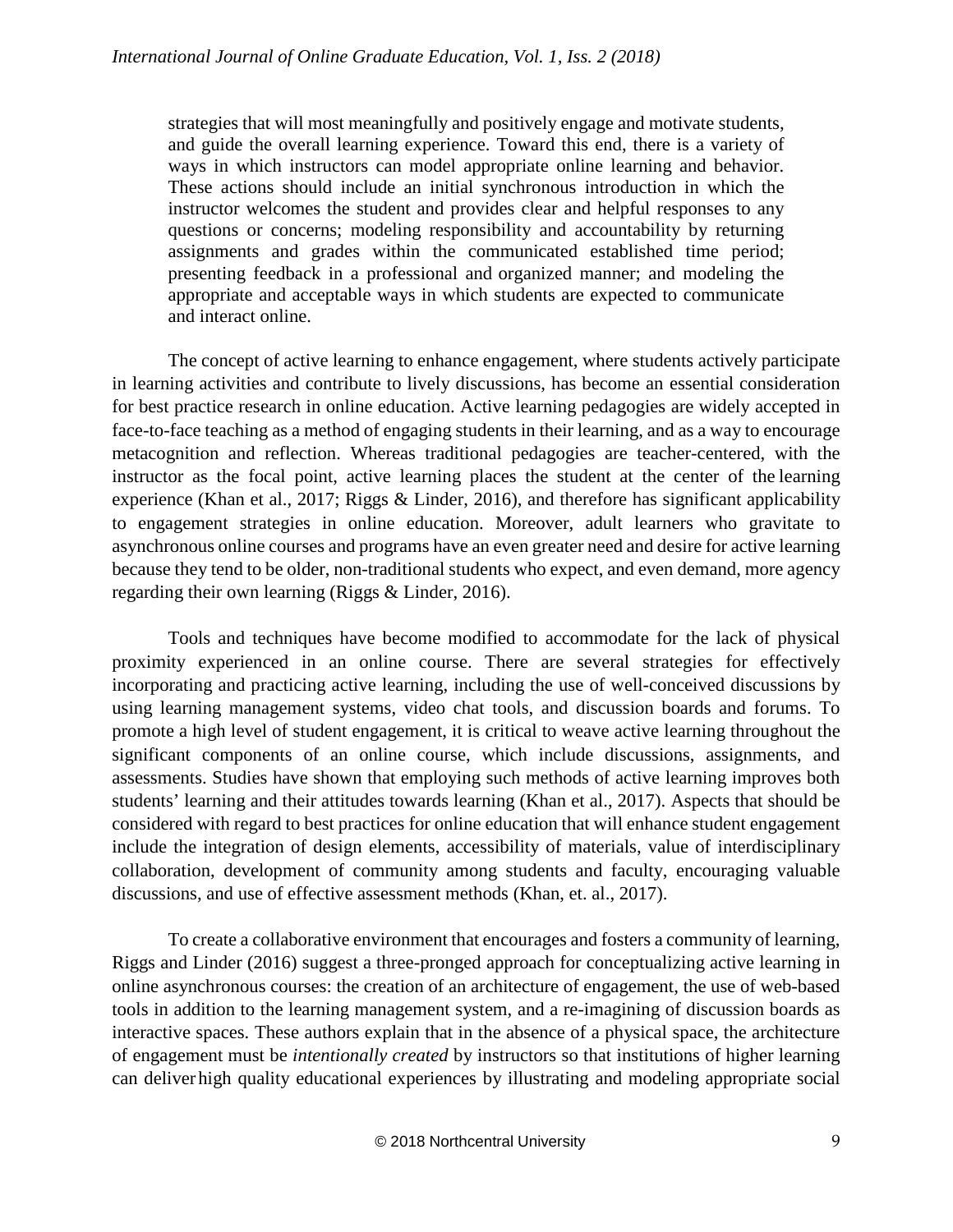norms including how to navigate the course, how to interact, and what is expected. The adoption of these approaches invites meaningful action and reflection to create active learning activities in online asynchronous programs and courses.

### **Application**

#### **At Northcentral University how do we promote and evaluate faculty engagement?**

Students in online programs enjoy many advantages, including the ability to balance work and school commitments, increased scheduling flexibility, convenience, and "classroom portability." However, the potential shortcomings of online coursework can negatively impact the overall learning experience. These shortcomings include limited or lack of student-to-student interaction, student-to-instructor interaction, and misunderstanding of instructors' expectations. A key way of counteracting these shortfalls is to clearly convey expectations and increase studentinstructor communication and feedback that is relevant, balanced, timely, and constructive. Universities and colleges use a range of strategies to train subject-matter experts in effective online instruction. Many institutions offer a combination of formal and informal training for online instructors, providing self-paced online courses and modules on a plethora of topics, including how to effectively engage students (Dimeo, 2017).

Northcentral University has developed a unique one-to-one instructional pedagogy, *Teaching through Engagement,* that works to authentically and meaningfully engage online learners in a student-centered environment. As part of a structured faculty development process, faculty are provided with training, coaching, and ongoing support to maintain the high standards of this asynchronous pedagogical model. Faculty are provided with initial and continual training by the Center for Teaching and Learning. Faculty also work with coaches who are committed to supporting faculty members as they engage with their students throughout each course, assisting them to meet program learning outcomes, and guiding them toward success. Coaching at Northcentral University is focused on developing an organizational culture that supports and guides learning for continuous performance improvement (Bloomberg, 2014; 2017).

With research consistently showing that online students are more likely to persist in their studies if they are engaged, the authors of this report have worked on developing a rubric tool, discussed in greater detail and presented in the appendix. This rubric has been revised throughout the past five years to reflect Northcentral University's expectations regarding teaching excellence with our one-to-one model, *Teaching through Engagement.* Revisions of the rubric over the past three years have included formal reviews and input by leadership, Human Resources, and colleagues throughout the Northcentral community. The rubric was also recently presented at the WASC ARC (2018) conference (Bloomberg & Grantham, 2018), and feedback was invited. In its current form, this rubric is provided to faculty to encourage them to self-evaluate and reflect on their practice for purposes of ongoing performance improvement, as well as to understand Northcentral University's performance expectations. The rubric is also used by faculty coaching to evaluate teaching practice with an emphasis on engagement strategies. The hope is that this tool is applicable more generally for use in other online contexts, or that it will at least serve as a discussion point around crucial areas in the evaluation of online faculty engagement strategies. The rubric consists of three broad evaluative criteria: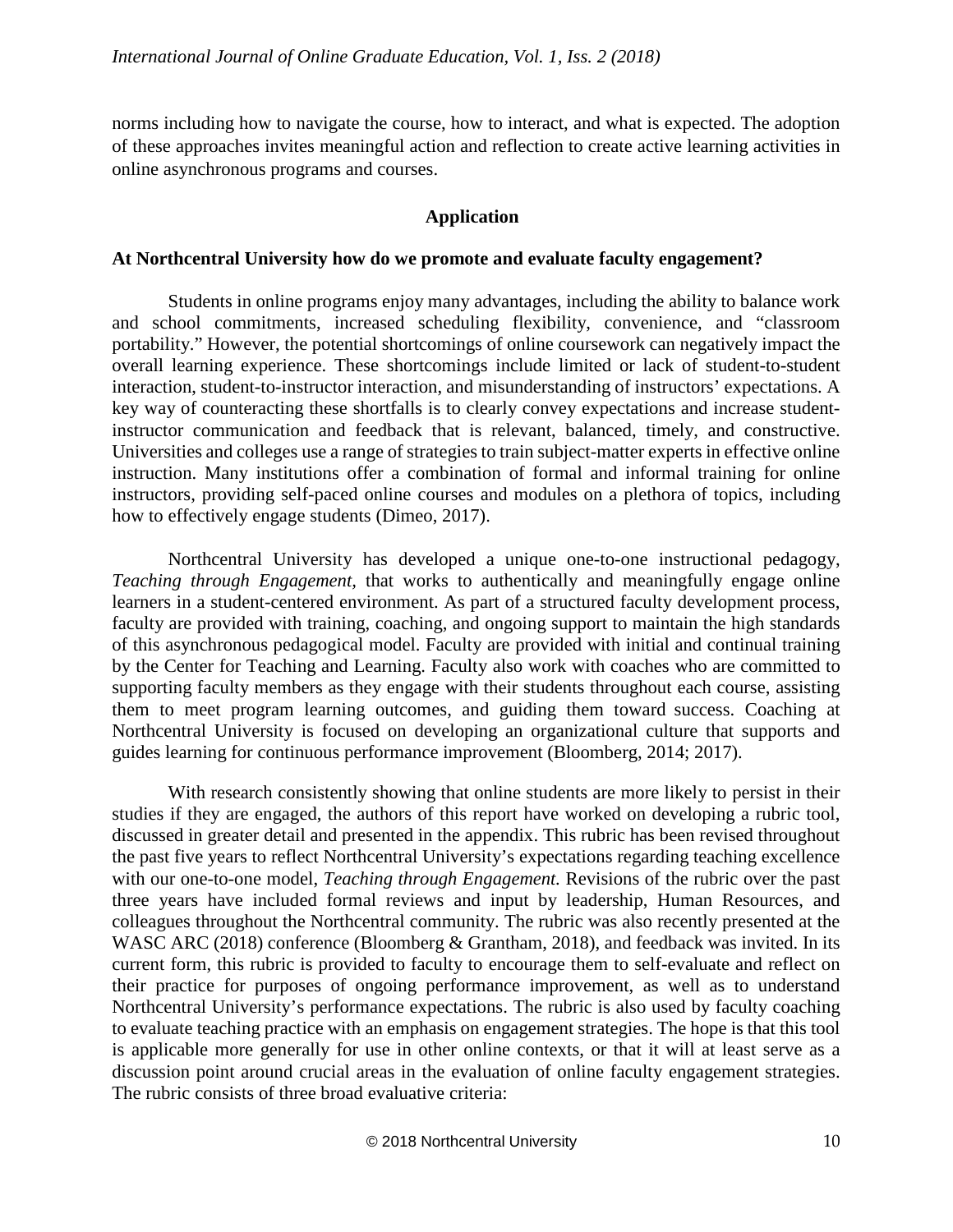### **Criterion 1: Instructional Strategies (based on adult learning principles)**

**Best practices.** Instruction is expected to represent the method and practice of engaging with adult learners to promote meaningful and relevant learning experiences. Faculty should: Treat student as autonomous and self-directed; guide student rather than supply facts; serve as a facilitator rather than lecturer; be conscious of and intentional about teaching presence, rapport, and communication; build strong teaching relationships through teaching; assist the student to meet learning outcomes.

As evaluators and coaches the authors recognize that our students are typically adult and non-traditional learners who prefer self-directed learning and experiences, and that building this concept into our instructional strategy system is paramount. However, we also acknowledge that online students require orientation, guidance, and ongoing support to help them advance in their learning and meet the expected learning outcomes, which is reflective of Andragogy. Andragogy, defined by Knowles (1984) as the art and science of helping adults learn, builds upon the theory of constructivism which suggests that learning is an active process, whereby learners construct meaning based on their own experiences. Knowles' thinking is based on the progressive ideas of philosopher and pragmatist John Dewey (1938), whose ideas remain central tenets of the philosophy of adult education; that is, the emphasis on a learner-centered approach, and the view of education as the *interaction* of experience and the environment.

Andragogy is based on certain assumptions regarding the adult learner, and from each of these assumptions, Knowles drew numerous implications for the design, implementation, and evaluation of learning activities for adults. These implications include the ideas that adults have a self-concept of being responsible for their own decisions and of being able to direct their learning, and that instructors, therefore, must, therefore, be intentional in creating learning experiences in which adults are supported in making the transition from dependent to self-directed learners. Additionally, because adults typically bring a great wealth of life experience, the most productive resource for learning lies within the learners themselves. Instructors must, therefore, make use of and place value on these experiences that occur within the context of real-life situations, and this can be accomplished by making connections to real-world applications and providing clarification when needed. According to Andragogy, when these principles are applied, there is a greater readiness to learn.

In our experience as faculty coaches, we have seen that engaging early and often is essential to creating and maintaining a sense of teaching presence. Engagement starts with our faculty developing a relationship or partnership with each student and sustaining these relationships throughout the course. The University student body is widely diverse and includes students with a vast array of different levels of ability, expertise, and personal and professional experiences and circumstances. Faculty are encouraged to be intentional and strategic about building relationships**,**  taking the time to proactively communicate with students on an individual basis in order to demonstrate an interest in their courses, academic skills[, and motivation to](https://www.usnews.com/education/online-education/articles/2016-07-25/develop-self-motivation-skills-before-starting-online-courses) succeed. Faculty are also expected to be intentional in working toward enhancing social and teaching presence for their students; that is, developing an *awareness* of interaction and the consequent *experience* of an interpersonal relationship.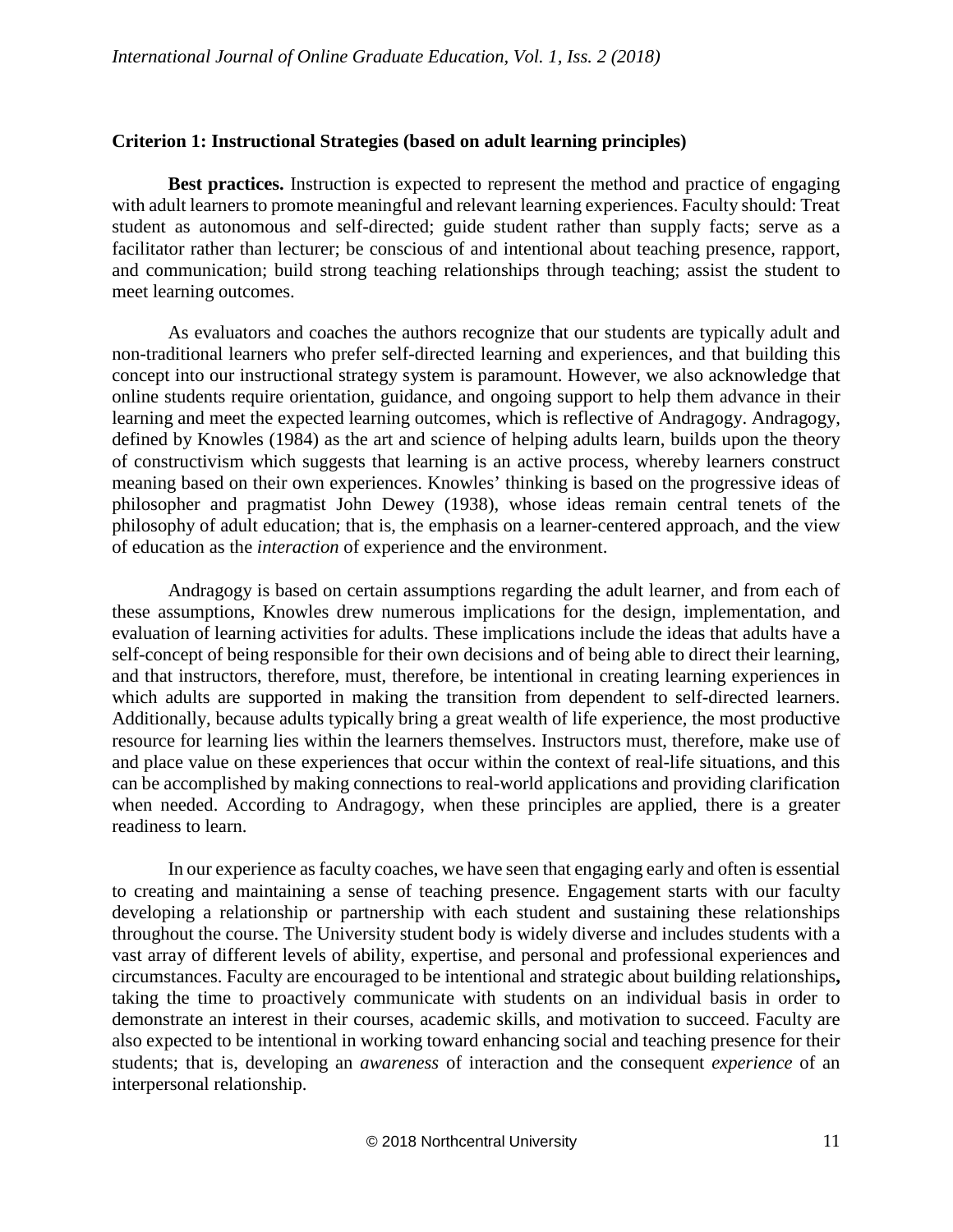**Prepare students for learning online.** An initial point in the relationship-building process is determining where each student is, and meeting her or him right there. Most importantly, proactively welcoming students into a teaching relationship is the basis for their learning. Faculty are expected to provide each student a welcome message and video, and we also encourage an initial synchronous meeting by phone or another real-time platform such as Skype, Zoom, GoToMeeting, and other face- time technologies, to have conversations regarding educational goals, life circumstances, and specific needs or accommodations. Video introductions not only introduce faculty to their students but are also an impactful way to build a relationship with them. In the online learning environment, it is typical for students to feel alone and isolated, and video is, therefore, a powerful tool to help put a face to a name, making the student feel more comfortable, connected, and supported.

In addition to a video welcome, a welcome letter should demonstrate faculty accessibility by providing contact information, best times to reach out, and the process for scheduling appointments. In order to orient and familiarize new students at the beginning of a course and to help students proceed with their studies, instructors should specify upfront the course expectations, and all relevant departmental and institutional policies and procedures, including academic integrity policies and academic writing policies. Preparing students for the online learning experience also includes providing sufficient orientation regarding guidelines for participation, technology and instructional methods used in the course, tools and terminology used in the learning management system, technical support information, as well expectations regarding standard response times, contact information, and preferred communication methods and online office hours, as needed. An essential component of orientation is to educate students about the kind of feedback that is provided, and how they are expected to address this feedback for purposes of learning and improvement. Additionally, faculty are encouraged to provide appropriate resources and strategies for online learning, including time-management skills, study skills, and writing skills.

**Support students to become successful online learners.** For many students, this may be the first time they have participated in an online course, and learning online is different in many ways from learning in a physical classroom. In an online course, students will need to be more self-directed, manage their time efficiently, and assume greater responsibility for their learning. Faculty should be mindful of these differences and set realistic expectations with students regarding appropriate timelines, availability for meetings, timeliness of feedback and grading and response time to messages. Students can often feel isolated in the online environment; therefore, it is critical for faculty to be accessible and responsive to students, and to make sure that they commit to the information they provide. Supportive preparation builds rapport and is an indication of teaching presence. Indeed, the ultimate goal is for students to view their activity at Northcentral University as *learning* and not just work or tasks.

Online teaching should foster students' active and constructive participation in the learning experience. This task can be accomplished by faculty who are approachable, personal, and professional, and who frequently interact with their students, thereby playing an active role in the learning process. Faculty should also encourage students to be proactive learners by regularly accessing the course site, completing assignments as required by the syllabus, and submitting assignments on time. Importantly, students should be reminded that questions are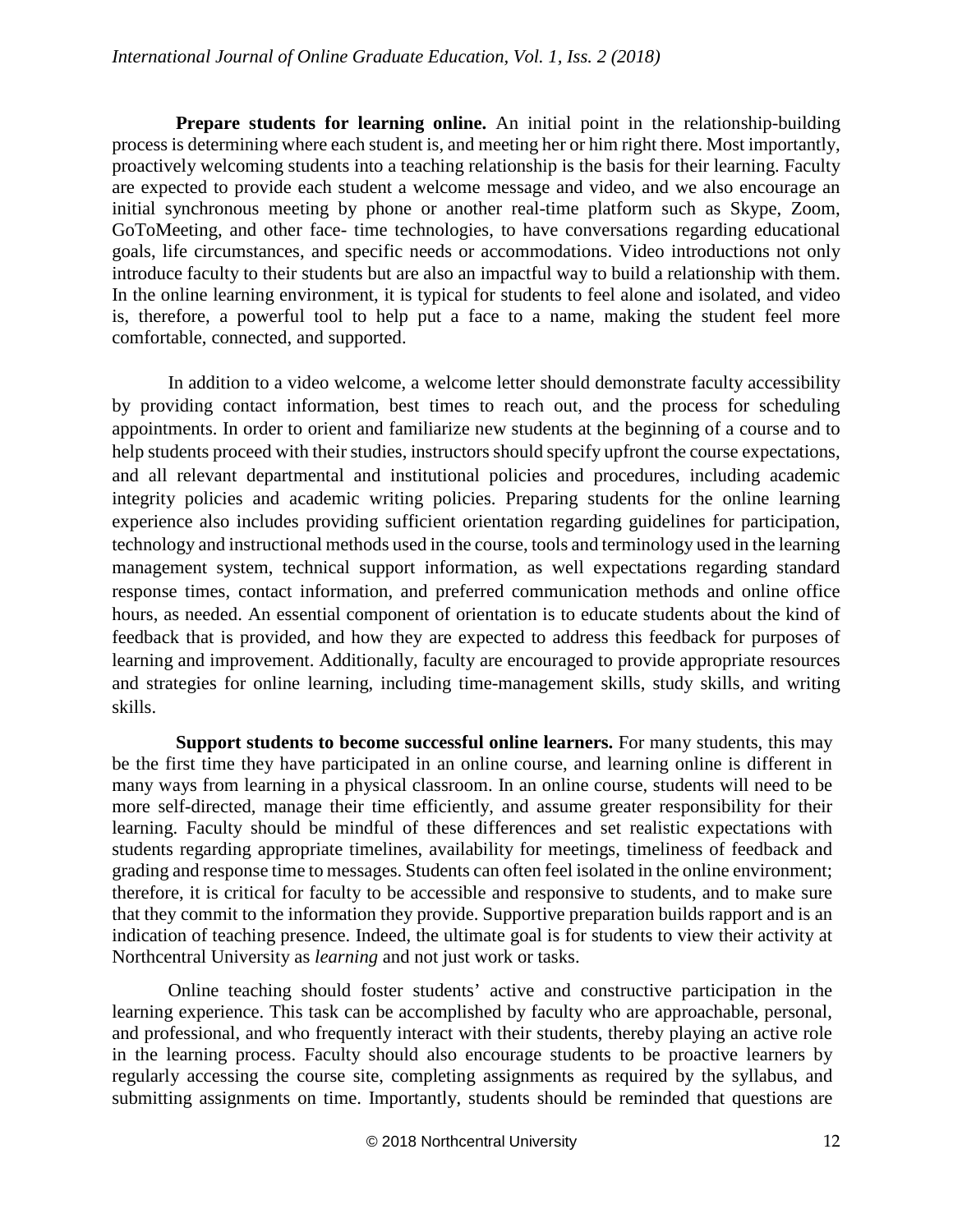welcome and that the instructor is available for discussion as needed. Flexibility in approach with each student is critical so that all student needs are met, and this is determined by asking what each student needs in order to succeed academically. A meticulous reading of the initial assignment is an indication of how to effectively approach and address each student's academic needs, and incorporate additional support and resources as needed.

**Monitor and address student progress.** Because students have different needs, learning styles, and academic skill-sets, faculty are encouraged to carefully and continually monitor students and identify those who are struggling or failing. Faculty are expected to use available technology tools within the appropriate course management systems to track student progress in course activities, and to reach out to students who have not completed course requirements. Sustained interaction between students and instructors ensures that faculty can address whether students are experiencing technical difficulties or problems with course content, or whether they require additional support or specific resources to complete required activities. Students who cannot participate due to technical issues are referred immediately to technical support. Students with disabilities are referred to Disability Services and provided with accommodations as needed. Any students who are struggling academically are provided additional resources and support, including referral to the Academic Success Center. Academic advisors and the Dean's office are also notified of all at-risk students so challenges that impede progress can be carefully monitored.

# **Criterion 2: Application of Clear, Respectful, and Helpful Written Feedback**

**Best Practices.** Written instruction is expected to promote learning and sustain engagement. Faculty should: Provide continuous quality instruction that offers guidance throughout the course to achieve prescribed learning outcomes; ensure that dialogue and communication is established right from the start and sustained throughout the course; use language and grading practices that focus on encouraging a growth academic mindset; use written instruction that is stimulating and engaging in content and tone, and encourages critical reflection and dialogue.

At Northcentral University the primary instructional delivery mode is written feedback on assignments, which creates the foundation for constructive student-faculty interaction. Providing balanced, meaningful, and individualized written feedback is critical to engaging students, thereby creating a comfortable and supportive learning environment, and preparing them to succeed. Indeed, one of the most important factors in enhancing the student learning experience is the quality of the interaction between students and faculty through substantive comments and feedback provided during a course, the results of which suggest that this builds community (Vessly, Bloom, and Sherlock, 2007).

• Weimer (2018) emphasizes the importance of being personable through written feedback and creating personal connections with our students through our writing. At NCU, faculty are reminded always to remain aware of how their feedback is perceived and accepted. Therefore, tone, organization, and presentation are also critical considerations. Connecting with students—being "personable" in our prose—is a matter of writing style, and faculty are encouraged to be sensitive to how they come across in their writing. As a start, each student should be addressed by name.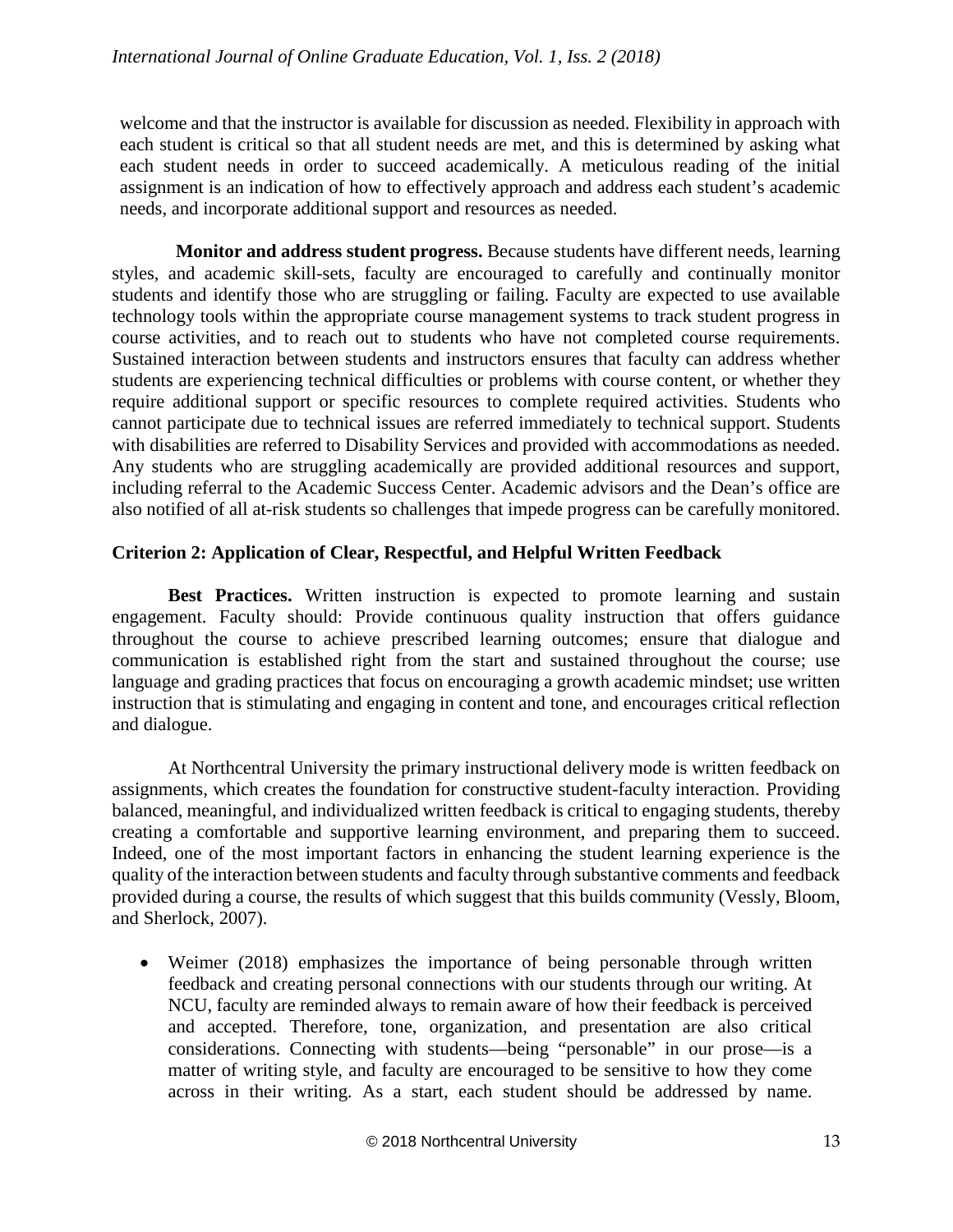Presentation and organization of the feedback indicated that the feedback has been written with care, and also models and exemplifies the quality of work that we expect of our students, encouraging them to do the same in their work.

- To sustain student engagement and motivation, and to encourage growth in academic mindset, feedback on graded assignments should incorporate a balance of support and critique. This is achieved by recognizing and acknowledging good work, making suggestions for improvement where needed, and, to the extent possible, incorporating relevant and appropriate resources. Students typically provide many areas for instructors to provide specific correction and guidance for improvement. By commending students, faculty demonstrate acknowledgment and respect for their efforts, allowing them to recognize the positive aspects of their work.
- Balanced feedback also includes addressing grammatical, syntax and formatting errors, but it must also include topic-related comments. This type of balance ensures that students not only improve their spelling and grammar, but better understand and address the primary course concepts so that the content is not underdeveloped, offtopic, or inadequate.
- Research consistently shows that students are more likely to persist in their online courses if the educational experience is personalized. As such, feedback should be customized and individualized for each student. While we realize that our faculty often have a "toolbox" of resources, we stress that they should not overly rely on "stock" or "boilerplate" feedback, but be mindful that they are personalizing their feedback to both the student and the assignment at hand, and that they tailor their tools to meet students where they are currently in order to help them succeed.
- Feedback should typically incorporate resources that are relevant and current, and that will be helpful regarding improvement and success. These resources, including internet sites, links to social media and audio or video material, should be thoughtfully provided as determined by faculty to be of support about students' progress. To inspire participation and learning, students need to be comfortable with the new material, be actively involved, and be able to analyze the material. In line with the key principles of Andragogy, faculty should make connections to real-world applications in their feedback, and provide clarification when needed so that feedback is meaningful and students understand its relevance and applicability.
- Written feedback should include substantive summary comments pertaining to the overall quality of the students work, and the extent to which the assignment meets all completion requirements including academic writing expectations. Also, targeted margin comments about specific aspects of student work is essential and indicates that the feedback is carefully thought-out, focused, specific, and relevant.
- We encourage faculty to incorporate critical questions in their written feedback which provokes deeper thinking on the part of students, offering them an opportunity to reflect on the question, and express or explain themselves if necessary, thereby encouraging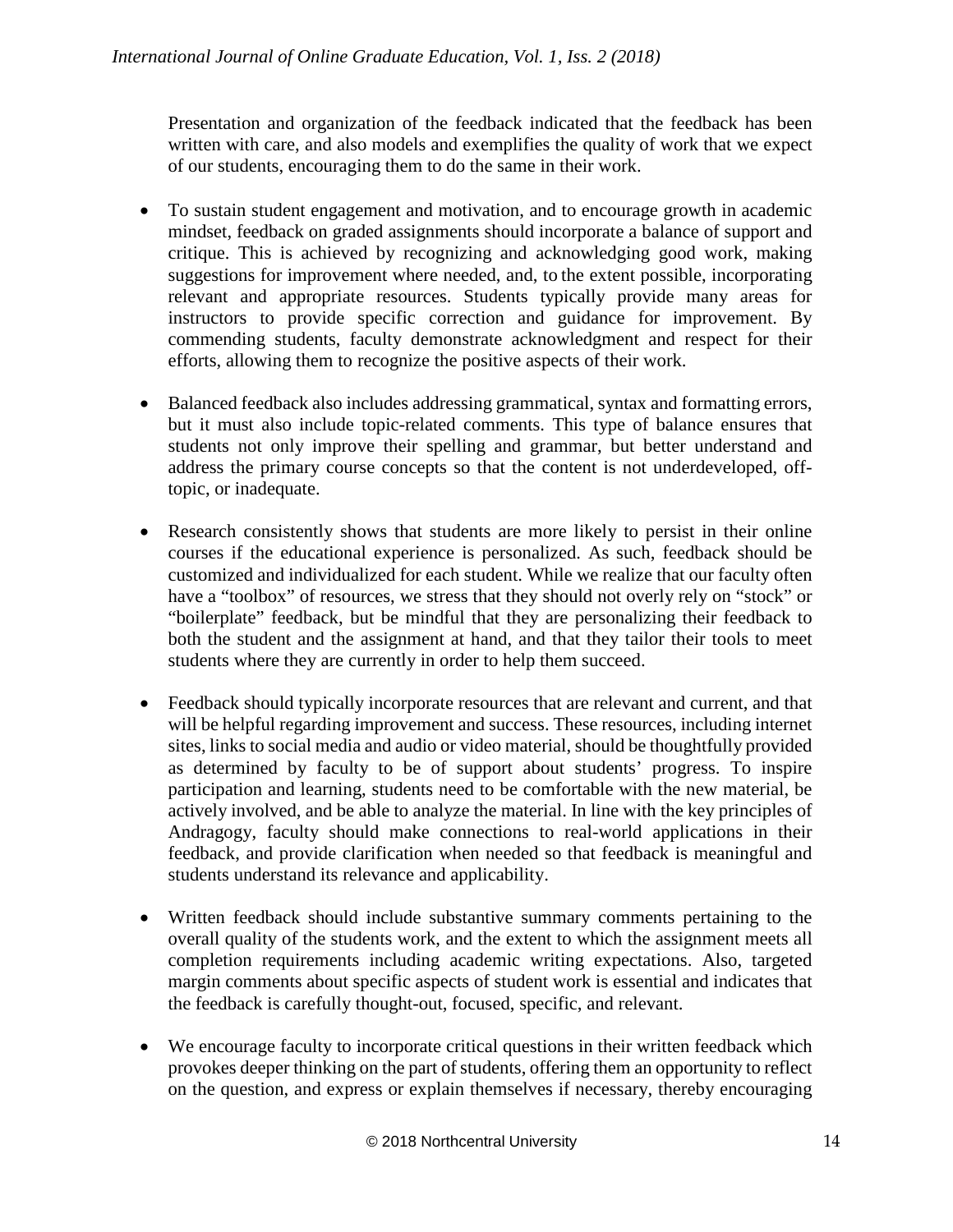ongoing communication. Moreover, this practice model critical thinking, reflection, and interaction, so that teaching becomes an interactive, dialogic, and collaborative process.

- In addition to identifying performance gaps, useful feedback should include a realistic and relevant purpose and rationale to support the feedback; that is, why the suggested changes will benefit the student's learning, as well as how these changes may promote students' success in both their educational pursuits and long-term goals. This type of feedback is vital as it helps students understand the *underlying purpose* of their work and how it will help them learn. Including this component in the feedback can motivate students and make them more inclined to address the changes that are suggested. Additionally, focusing on the "why" may help students better understand the bigger picture regarding their future learning and become more autonomous and self-directed in their educational pursuits.
- Resubmissions for poor work offers students another chance to succeed by providing an opportunity to apply the feedback and change, revise, or correct the work as needed. This practice captures teachable moments, is supportive of student learning, and positively impacts motivation.
- Grading practices should always be logical, and students are more likely to accept grades that are thoughtfully applied. Consequently, our faculty are encouraged to provide students, to the extent possible, with a grade rationalization that is directly related to assignment requirements and learning outcomes.
- Faculty are reminded that the timeliness of their written feedback is critical, as students are more likely to implement feedback when it is evident that the instructor is "present" and attentive, and also while the work is fresh in their minds.

# **Criterion 3: Multimodal Engagement**

**Best Practices.** Instruction (verbal and written) is expected to include multiple methods of engagement to create a positive learning environment that encourages motivation and persistence. Faculty should: maintain frequent communication with students; offer opportunities for ongoing interaction to discuss feedback, address concerns, and plan; make accommodations to address learning styles by personalizing teaching and using appropriate tools or modes of instruction.

First and foremost, the Northcentral University pedagogical model, *Teaching through Engagement*, is student-centered. We value each student and strive to accommodate diverse needs and learning styles so that each student can be successful. Therefore, we believe that engaging with our students in as many "touchpoints" as possible is essential to enhancing the online learning experience. Toward this end, our faculty are encouraged to engage with their students by using all available technologies in order to interact in multi-modal ways and thus promote high impact opportunities, elevating the online learning experience beyond the online classroom.

We are cognizant that written feedback is just one way to provide instruction and guidance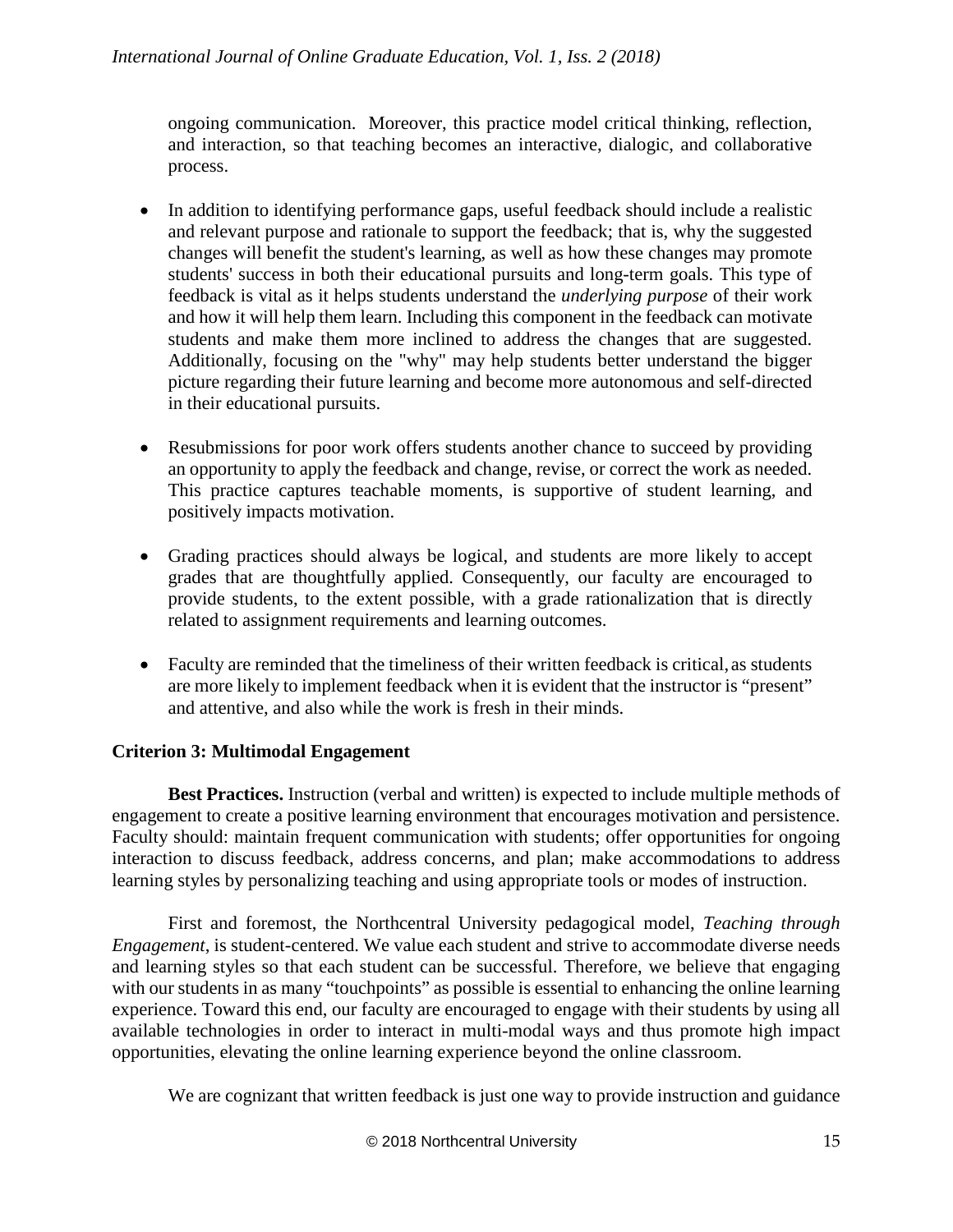in the online environment. With our learning management system, webcams can seamlessly be used to send students recorded video feedback, and a narrated screen capture video can be used to point out various parts of an assignment, along with the recorded verbal feedback. Where needed, especially in cases of struggling or lagging students, faculty should consider discussing delicate or more complex issues with a student over the phone or in a live video medium, rather than using email or discussion forums, and faculty are encouraged to select the most appropriate and suitable communication method for each situation.

While pedagogical strategies and mechanisms are deliberately incorporated into the course design to initiate and enable a high level of student engagement, our faculty are expected to be the *facilitators* of such engagement. Northcentral University faculty are encouraged to help their students explore the many collaborative student engagement tools that are available, and to help them understand the role that these tools can play in creating opportunities where they can actively participate in learning activities, receive support, guidance, and resources as needed, and participate in and become contributors to lively discussions and interaction. In this regard, students should be reminded of the many support resources offered by the University and encouraged to make use of them.

There are multiple support resources available to Northcentral University students: Academic advisors are always available to provide support and guidance; the Academic Success Center offers individual, and group coaching, as well as workshops for developing and improving academic writing skills; the Center for Teaching and Learning offers support for technology and learning management system training, and is the repository for all student resources; Library Services provides all research and literature-related support; the Dissertation Center provides resources for doctoral students including handbooks and rubrics; the Student Technology Resource Center offers access to software and technology services. All courses for Northcentral University use electronic textbooks, which provide study tools including collaboration capabilities and printing and office access, thereby providing a high level of engagement for our students.

Numerous opportunities are also available to engage students outside the classroom in supporting learning. Students are encouraged to participate in interactive webinars based on relevant topics related to their fields of study, and sessions are recorded and easily accessible for those who are unable to participate. Students and faculty are regularly encouraged to listen to and interact with online guest speakers and to participate in online book study groups. Qualified students may attend virtual online meetings such as Delta Mu Delta, the School of Business National Honor Society, and interact with colleagues throughout the world. A Dissertation Boot Camp is available at different times throughout the year. These meetings, which occur in different locations throughout the world, offer supplemental on-site training for students involved in all stages of our doctoral programs, and all students are invited to attend. By bringing students together to collaborate, this experience mitigates some of the isolation that is often experienced in the dissertation research endeavor.

Additionally, the Commons, Northcentral University's academic engagement platform, is an internal virtual space where students are invited to connect on multiple levels with the broader University community, including students, faculty, staff, and alumni. The Commons is available online 24 hours per day, seven days per week for participants to meet, and share ideas and support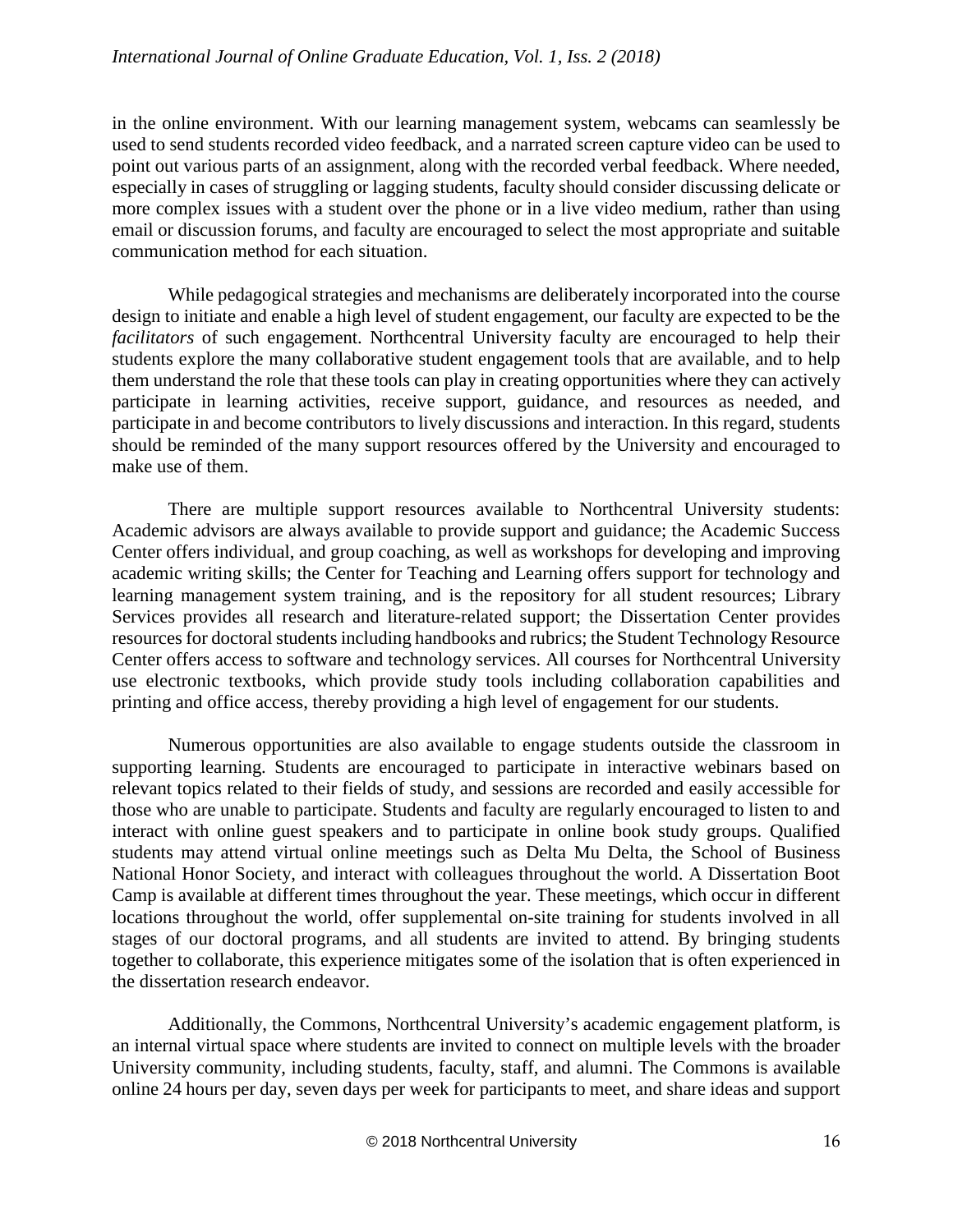## *International Journal of Online Graduate Education, Vol. 1, Iss. 2 (2018)*

each other outside of the classroom, thus establishing "real" personal and professional relationships. Through its many offerings and supportive resources, the Commons continues to grow its membership and usage. This platform has contributed significantly over the years to establishing meaningful ongoing connections among our students and faculty, and instills a vibrant and thriving learning community by engaging participants in university-wide and school-specific communities of practice and shared interest groups.

While ours is a one-to-one pedagogical model, we certainly strive to create a sense of community among our students by encouraging peer groups, peer support, and connections to all available University support systems, including the Commons, which offers numerous discussion forums, course-related groups, and interest groups. Given the diversity of students in the online learning environment, it is critical to foster collaborative learning opportunities where students of different cultures, backgrounds, and ethnicities from varying disciplines can work and learn together. We recognize that one of the most important components of online learning is to provide space for the development of a learning community and a culture of learning. This directly complements the literature that highlights the need for not only instructor presence in the online learning environment, but also the need for student interaction, student collaboration, and the creation of a learning community, all of which contribute significantly to active learning, ongoing motivation, and student engagement.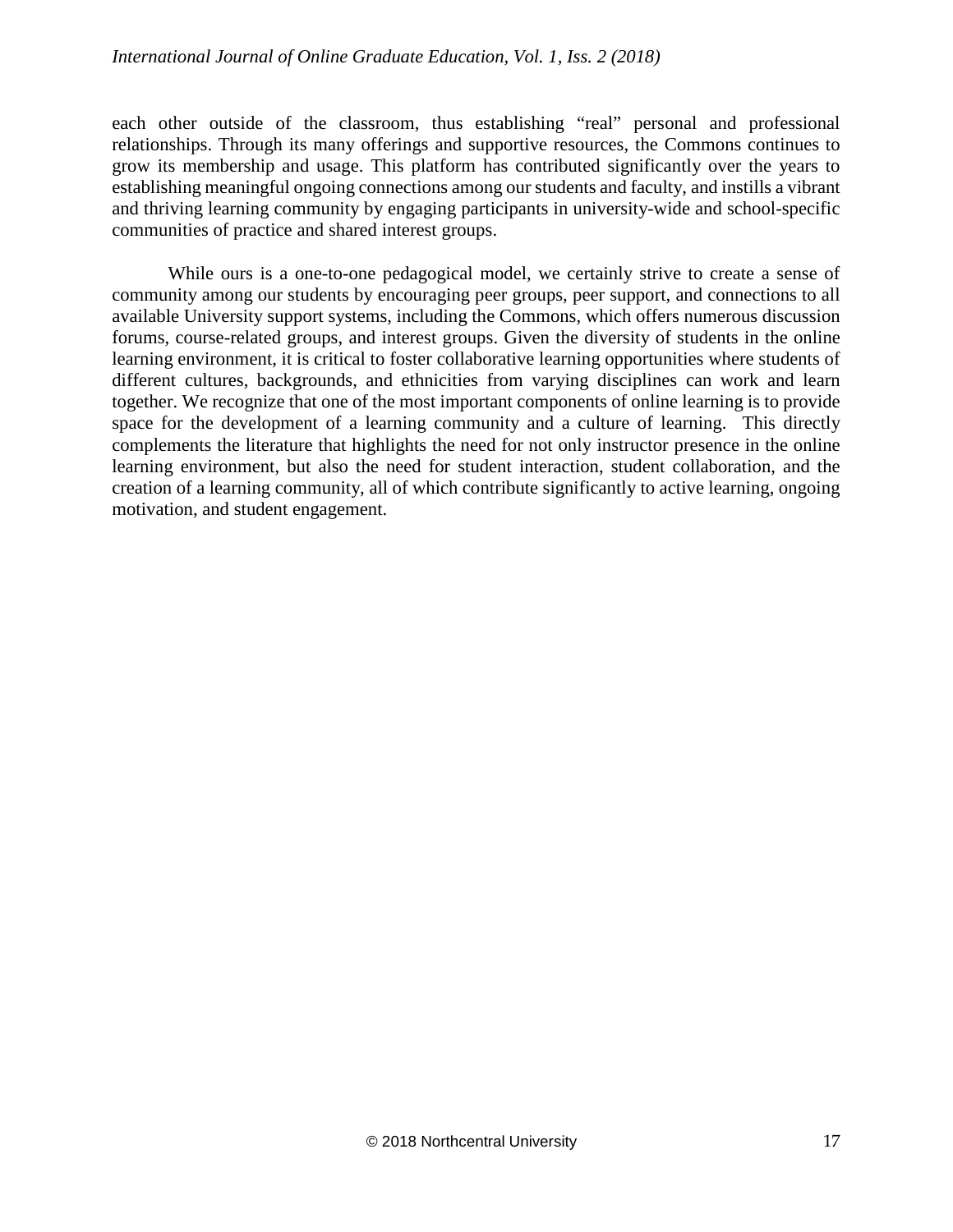#### References

- Allen, I. E., Seaman, J., Poulin, R., & Straut, T. T. (2016). Online report card: Tracking online education in the United States. Retrieved from https://onlinelearningsurvey.com/reports/onlinereportcard.pdf
- Appleton, J. J., Christenson, S. L., & Furlong, M. J. (2008). Student engagement with school: Critical conceptual and methodological issues of the construct. *Psychology in the Schools, 45*(5), 369-386.
- Baron, P., & Corbin, L. (2012). Student engagement: Rhetoric and reality. *Higher Education Research & Development*, *31*(6), 759-772.
- Bart, M. (2011). How to make your online students feel connected. *Faculty Focus.* Retrieved from https://www.facultyfocus.com/articles/online-education/how-to-make-your-online-studentsfeel-connected/
- Bloomberg, L. D. (2014). *Coaching Handbook: A guide for Northcentral University Center for Faculty Excellence*. Unpublished document.
- Bloomberg, L. D. (2017). Faculty Development in an Online University: A Model to Engage Faculty in Our One-to-One Teaching Approach. Spotlight Presentation for "Fresh Approaches to Online Engagement", WASC ARC, San Diego, CA, April 21, 2017.
- Bloomberg, L. D. & Grantham, G. (2018). Evaluating Teaching Quality in an Online University. Poster Presentation, WASC ARC, Burlingame, CA, April 26, 2018.
- Boettcher, J. V. (2011). Ten best practices for teaching online: Quick guide for new online faculty. *Designing for Learning*. Retrieved from https://thomasu.instructure.com/courses/47/files/145906/download?verifier=9pOrb1nZ8p0 m8VwLQyQ5Tl0ksiv2EHRWc1Mm5ebC&wrap=1
- Dewey, J. (1938). *Experience and education*. New York, NY: MacMillan.
- Digital Learning Compass, (2017). Distance education enrollment report 2017. Retrieved from https://onlinelearningsurvey.com/reports/digtiallearningcompassenrollment2017.pdf
- Dimeo, J. (2017). Teaching teachers to teach online. *Inside Higher Ed*. Retrieved from https://www.insidehighered.com/digital-learning/article/2017/10/11/how-colleges-traininstructors-teach-online-courses
- Dixon S. C. (2014). The three e's of online discussion. *The Quarterly Review of Distance Education*, *15*(1), 1-8.
- Frisby, B. N., & Martin, M. M. (2010). Instructor-student and student-student rapport in the classroom. *Communication Education, 59*(2), 146-164.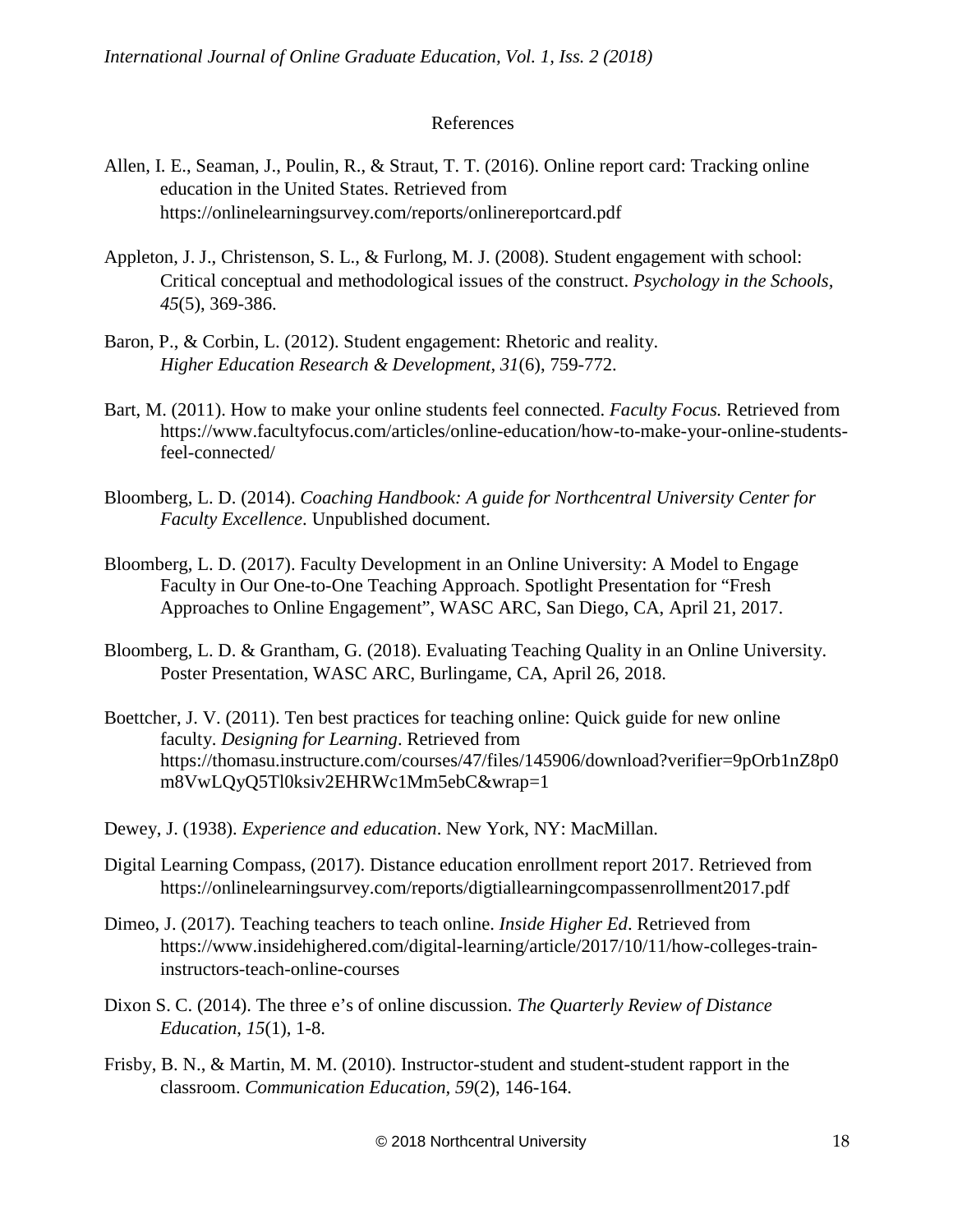- Garrison, D. R. (2003). Cognitive presence for effective asynchronous online learning: The role of reflective inquiry, self-direction and metacognition. *Elements of quality online education: Practice and direction*, *4*(1), 47-58.
- Garrison, D. R., Anderson, T., & Archer, W. (2000). Critical inquiry in a text-based [environment:](http://cde.athabascau.ca/coi_site/documents/Garrison_Anderson_Archer_Critical_Inquiry_model.pdf) Computer [conferencing](http://cde.athabascau.ca/coi_site/documents/Garrison_Anderson_Archer_Critical_Inquiry_model.pdf) in higher education model*. The Internet and Higher Education, 2*(2-3), 87-105.
- Garrison, D. R., Anderson, T., & Archer, W. (2001). Critical thinking, cognitive presence, and computer conferencing in distance education. *American Journal of Distance Education. 5*(1), 7-23.
- Garrison, D. R., Anderson, T., & Archer, W. (2003). A theory of critical inquiry in online distance education. In M. G. Moore & W. G. Anderson (Eds.), *Handbook of Distance Education,* 113-127. Mahwah, NJ: Erlbaum.
- Giossos, Y., Koutsouba, M., Lionarakis, A., & Skavantzos, K. (2009). Reconsidering Moore's transactional distance theory. *European Journal of Open, Distance and E-learning*, *12*(2).
- Granitz, N. A., Koernig, S. K., & Harich, K. R. (2009). Now it's personal: Antecedents and outcomes of rapport between business faculty and their students. *Journal of Marketing Education, 31*(1), 52-65.
- Hanover Research Council. Distance education model and best practices. Retrieved from https://www.imperial.edu/ivc/files/Distance\_Education\_Models\_and\_Best\_Practices.pdf
- Haugen, S., LaBarre, J., & Melrose, J. (2001). Online course delivery: Issues and challenges. *Issues in Information Systems*, *2,* 127-131.
- Kanuka, H., Rourke, L., & Laflamme, E. (2007). The influence of instructional methods on the quality of online discussion. *British Journal of Educational Technology*, *38*(2), 260-271.
- Khan, A., Egbue, O., Palkie, B., & Madden, J. (2017). Active learning: Engaging students to maximize learning in an online course. *The Electronic Journal of e-Learning, 15*(2), 107- 115.
- Knowles, M. S. (1984). *Andragogy in action: Applying modern principles of adult learning*. San Francisco, CA: Jossey-Bass.
- Lally, V., & Wallington, J. (2002). Enticing e-learning. *The Times Educational Supplement, February*, *8*, 1-23.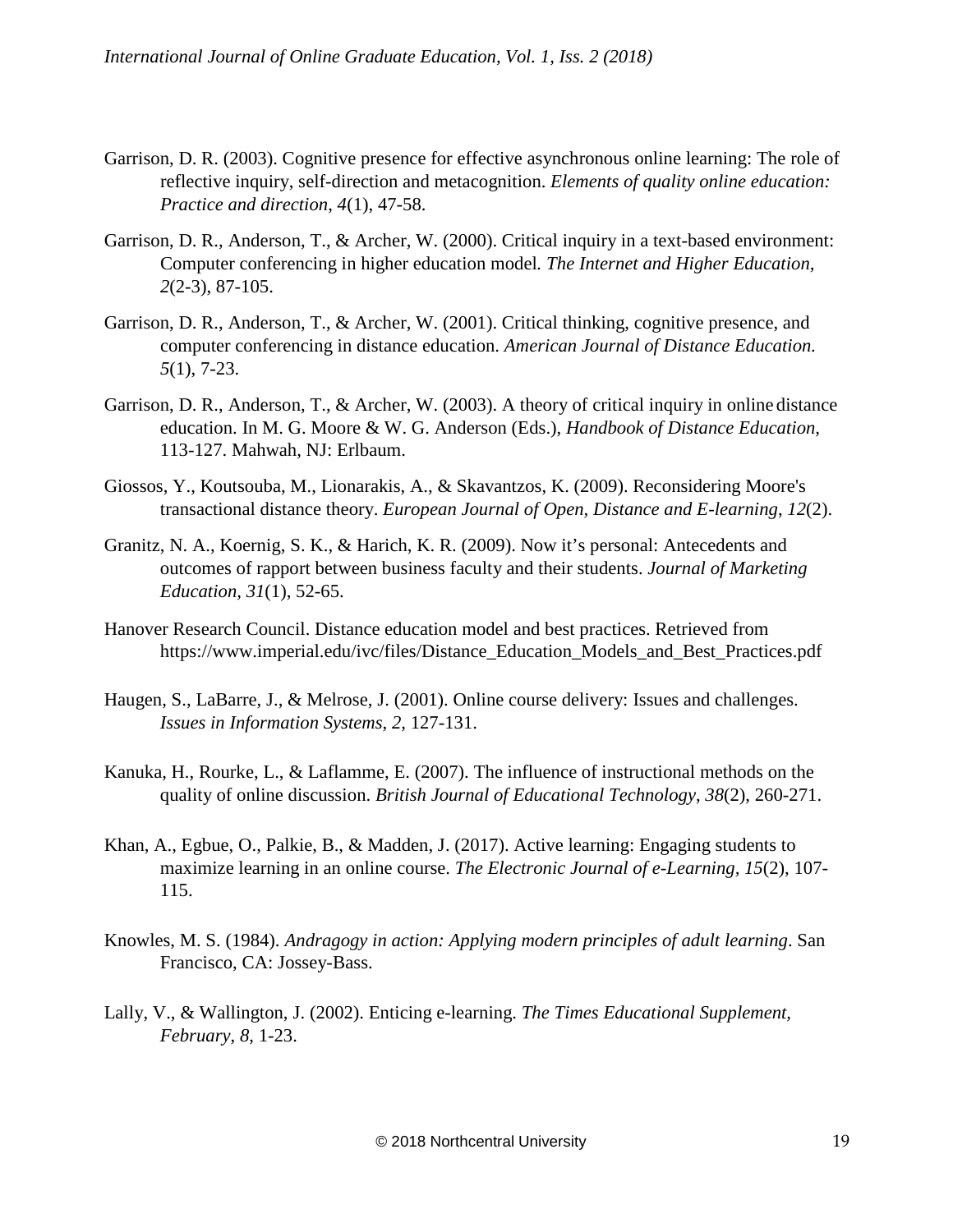- Lammers, W. J., Gillaspy, J. A., & Hancock, F. (2017). Predicting academic success with early, middle, and late semester assessment of student–instructor rapport. *Teaching Psychology*, *44*(2), 145-149.
- Learning House. (2017). Online college students: Comprehensive data on demands and preferences. Retrieved from https://www.learninghouse.com/wpcontent/uploads/2017/10/OCS-2017-Report.pdf
- Lehman, R. M., & Conceicao, S, C. (2010). *Creating a Sense of Presence in Online Teaching: How to "be there" for Distance Learners*. San Francisco, CA: Jossey-Bass.
- Liu, S.Y, Gomez, J. & Leng, C. (2009[\). Community college online course](http://online2.sdccd.edu/bblearntrain/2013_2014/Liu_Gomez_Yen_2009.pdf) [retention and file](http://online2.sdccd.edu/bblearntrain/2013_2014/Liu_Gomez_Yen_2009.pdf) [grade: Predictability of social presence,](http://online2.sdccd.edu/bblearntrain/2013_2014/Liu_Gomez_Yen_2009.pdf) *Journal of Interactive Online Learning*, *8*(2).
- Major, A., & Sumner, J. (2018). Reducing transactional distance: Engaging online students in higher education. *The EvoLLLution*. Retrieved from https://evolllution.com/revenuestreams/distance\_online\_learning/reducing-transactional-distance-engaging-onlinestudents-in-higher-education/
- Mohr, S., & Shelton, K. (2017). Best practices framework for online faculty professional development: A Delphi study. *Online Learning*, *21*(4).
- Moore, M. G. (1993/1997). Theory of transactional distance. In D. Keegan (Ed.), Theoretical principles of distance education (pp. 22-38). New York, NY: Routledge.
- Murphy, E. & Rodríguez-Manzanares, M. A. (2012). Rapport in distance education. *The International Review of Research in Open and Distributed Learning*. *13*(1).
- Oblinger, D. (2014). [Designed to engage.](http://www.educause.edu/ero/article/designed-engage) *EDUCAUSE Review*, *49*(5).
- Oqab, A., Huy P., & Bing H. (2016). Academic engagement: An overview of its definitions, Dimensions and Major Conceptualizations. *International Education Studies 9*(12), 41-52.
- Pelz, B. (2004). Three principles of effective online pedagogy*. Journal of Asynchronous Learning Networks*, *14*(1), 103-116.
- Riggs, S. A., & Linder, K. E. (2016). Actively engaging students in asynchronous online classes. Retrieved from https://www.ideaedu.org/Portals/0/Uploads/Documents/ IDEA%20Papers/IDEA%20Papers/PaperIDEA\_64.pdf
- Savery, J. R. (2005). Be VOCAL: Characteristics of successful online instructors. *Journal of Interactive Online Learning. 4*(2), 141-152.
- Tobin, T. J. (2004). Best practices for administrative evaluation of online faculty. *Online Journal of Distance Learning Administration, 7*(2).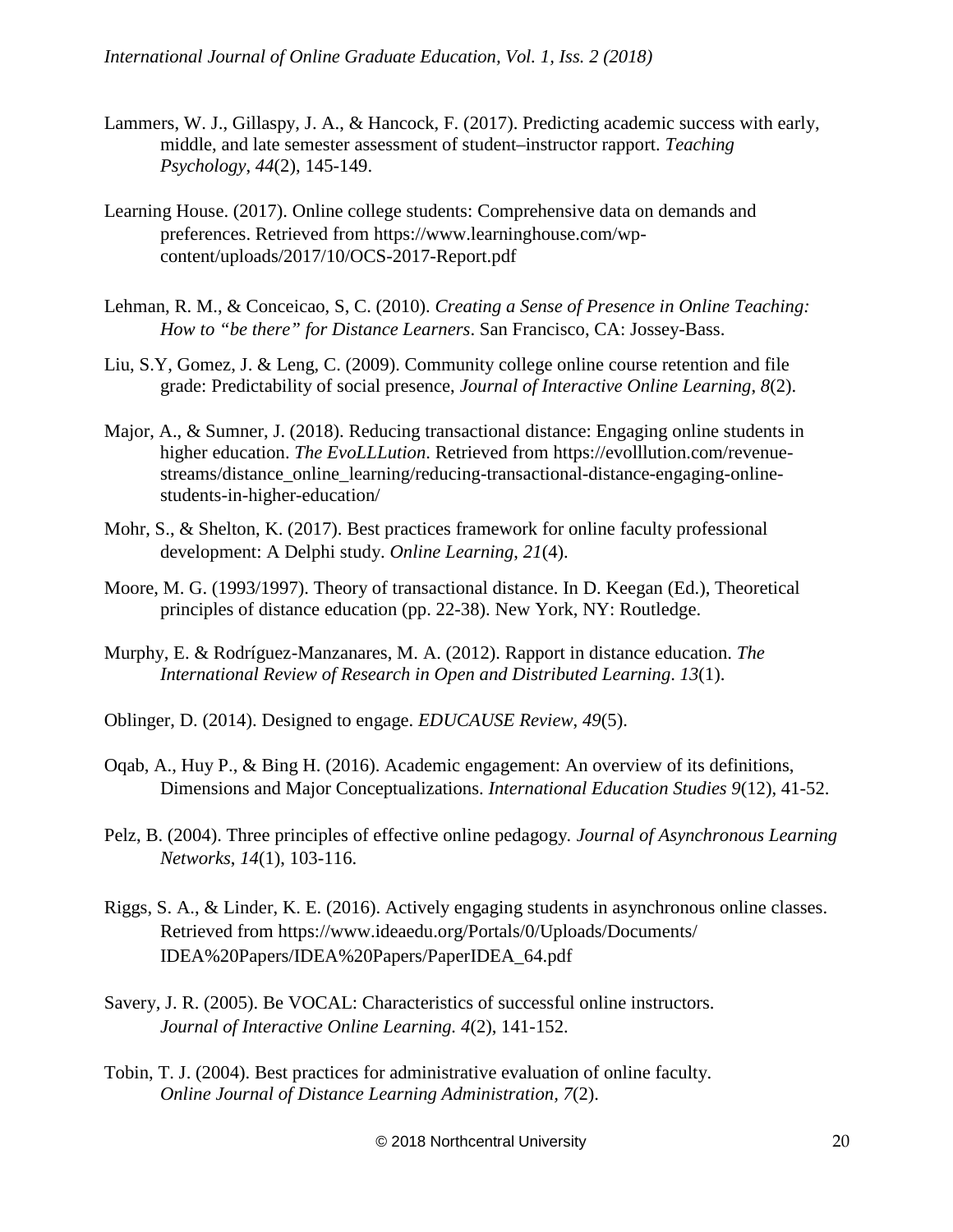*International Journal of Online Graduate Education, Vol. 1, Iss. 2 (2018)*

- Vessly, P., Bloom, L., & Sherlock, J. (2007). Key elements of building online community: Comparing faculty and student perceptions. *Merlot Journal of Online Learning and Teaching, 3*(3), 309-319.
- Weimer, M. (2018). What are we communicating to students when we write? *Faculty Focus.*  Retrieved from https://www.facultyfocus.com/articles/teaching-professorblog/communicating-students-write/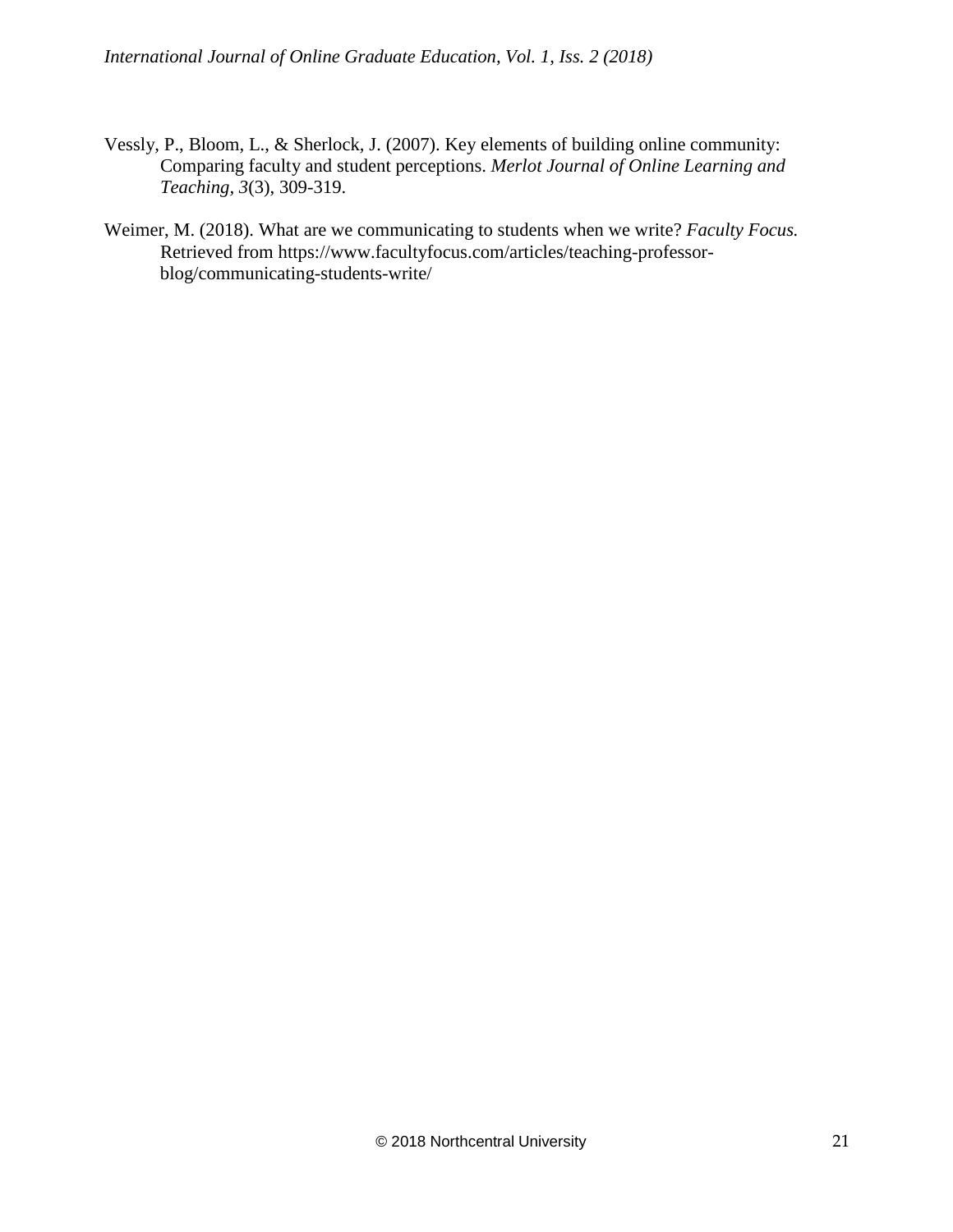*International Journal of Online Graduate Education, Vol. 1, Iss. 2 (2018)*

# **Appendix**

**Rubric for Evaluating Instruction and Engagement in an Online University**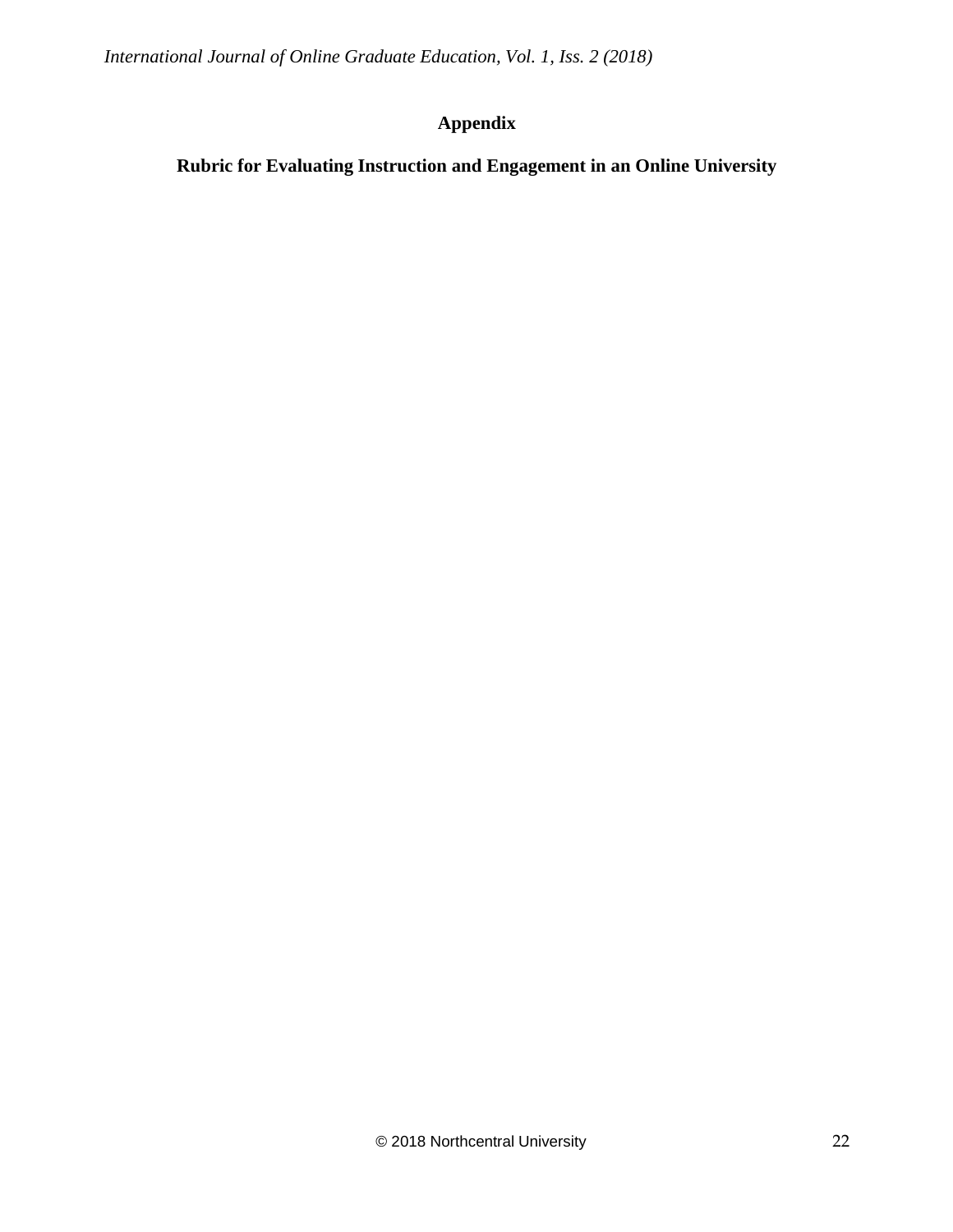# Evaluating Instruction and Engagement in an Online University

# **CRITERION 1: Instructional Strategies (based on adult learning principles)**

**BEST PRACTICES**: Instruction is expected to represent the method and practice of engaging with adult learners to promote meaningful and relevant learning experiences. Faculty should: Treat student as autonomous and self-directed; guide student rather than supply facts; serve in role as a facilitator rather than "lecturer"; be conscious of and intentional with regard to teaching presence, rapport, and communication; build strong relationships through teaching; assist student to meet learning outcomes.

| Unacceptable                                        | <b>Approaching Expectations</b>                           | <b>Meets Expectations</b>                                 | <b>Exceeds Expectations</b>                               |
|-----------------------------------------------------|-----------------------------------------------------------|-----------------------------------------------------------|-----------------------------------------------------------|
| Teaching includes none of the                       | Teaching includes 1-2 of the                              | Teaching includes 3-4 of the                              | Teaching includes all of the                              |
| following:                                          | following:                                                | following:                                                | following:                                                |
| Consistently approaches learners<br>with respect.   | Consistently approaches learners<br>with respect.         | Consistently approaches learners<br>1.<br>with respect.   | Consistently approaches learners<br>with respect.         |
| Instruction addresses strengths<br>of student work. | Instruction addresses strengths of<br>2.<br>student work. | Instruction addresses strengths of<br>2.<br>student work. | Instruction addresses strengths<br>2.<br>of student work. |
| Instruction points out                              | Instruction points out                                    | Instruction points out                                    | Instruction points out                                    |
| 3.                                                  | 3.                                                        | 3.                                                        | 3.                                                        |
| limitations/shortcomings and                        | limitations/shortcomings and                              | limitations/shortcomings and                              | limitations/shortcomings and                              |
| provides guidance for                               | provides guidance for                                     | provides guidance for                                     | provides guidance for                                     |
| improvement.                                        | improvement.                                              | improvement.                                              | improvement.                                              |
| Rationale for                                       | Rationale for feedback/instruction                        | Rationale for feedback/instruction                        | Rationale for                                             |
| 4.                                                  | 4.                                                        | 4.                                                        | 4.                                                        |
| feedback/instruction is included                    | is included so students can                               | is included so students can                               | feedback/instruction is included                          |
| so students can understand                          | understand applicability.                                 | understand applicability.                                 | so students can understand                                |
| applicability.                                      | Instills motivation through a                             | Instills motivation through a                             | applicability.                                            |
| Instills motivation through a                       | 5.                                                        | 5.                                                        | Instills motivation through a                             |
| 5.                                                  | balance of support and critique.                          | balance of support and critique.                          | 5.                                                        |
| balance of support and critique.                    |                                                           |                                                           |                                                           |

# **CRITERION 2: Application of Clear and Balanced Written Feedback**

**BEST PRACTICES**: Written instruction is expected to promote learning and sustain engagement. Faculty should: Provide continuous quality instruction that offers guidance throughout the course to achieve prescribed learning outcomes; ensure that dialogue and communication is established from the start and sustained throughout the course; use language and grading practices that focus on encouraging a growth academic mindset (support and critique); use written instruction that is stimulating and engaging in content and tone, and encourages critical reflection and dialogue.

| Unacceptable                                | <b>Approaching Expectations</b>            | <b>Meets Expectations</b>                  | <b>Exceeds Expectations</b>                    |
|---------------------------------------------|--------------------------------------------|--------------------------------------------|------------------------------------------------|
| Teaching includes none of the<br>following: | Teaching includes 1-2 of the<br>following: | Teaching includes 3-4 of the<br>following: | Teaching includes all the<br>following:        |
| Instruction is clear and easy to            | Instruction is clear and easy to           | Instruction is clear and easy to           | Instruction is clear and easy to               |
| understand.                                 | understand.                                | understand.                                | understand.                                    |
| Instruction is centered on                  | Instruction is centered on                 | Instruction is centered on                 | Instruction is centered on<br>$\overline{2}$ . |
| prescribed learning outcomes.               | prescribed learning outcomes.              | prescribed learning outcomes.              | prescribed learning outcomes.                  |